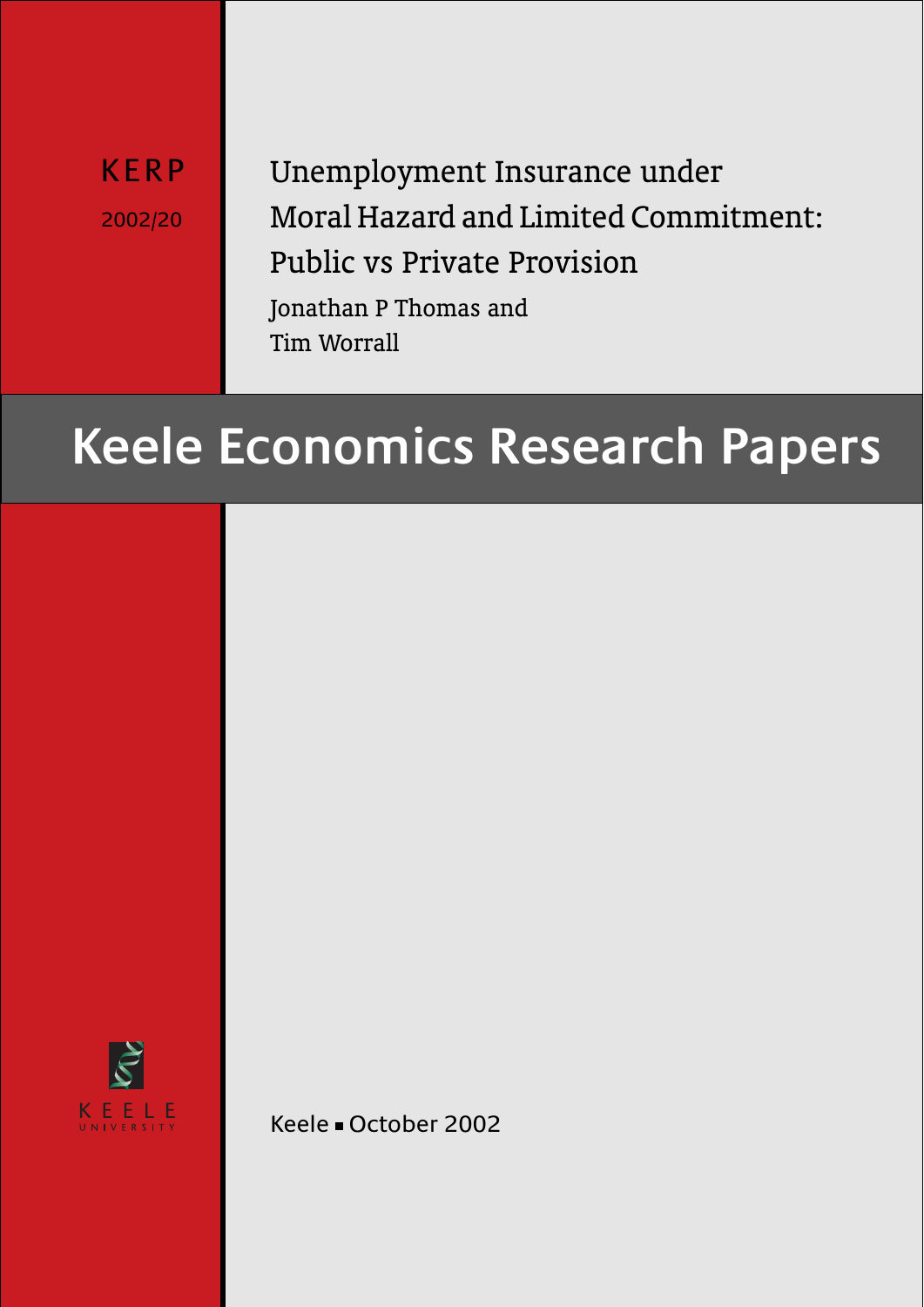# **KERP Keele Economics Research Papers**

The Keele Economics Department produces this series of research papers in order to stimulate discussion and invite feedback. Copyright remains with the authors.

All papers in the kerp series are available for downloading from the Keele Economics website, via *www.keele.ac.uk/depts/ec/kerp*.

issn 1352-8955

Department of Economics · Keele University, Keele, Staffordshire, ST5 5BG, UK ■ tel: (44) 1782 583091, fax: (44) 1782 717577 ■ email: economics@keele.ac.uk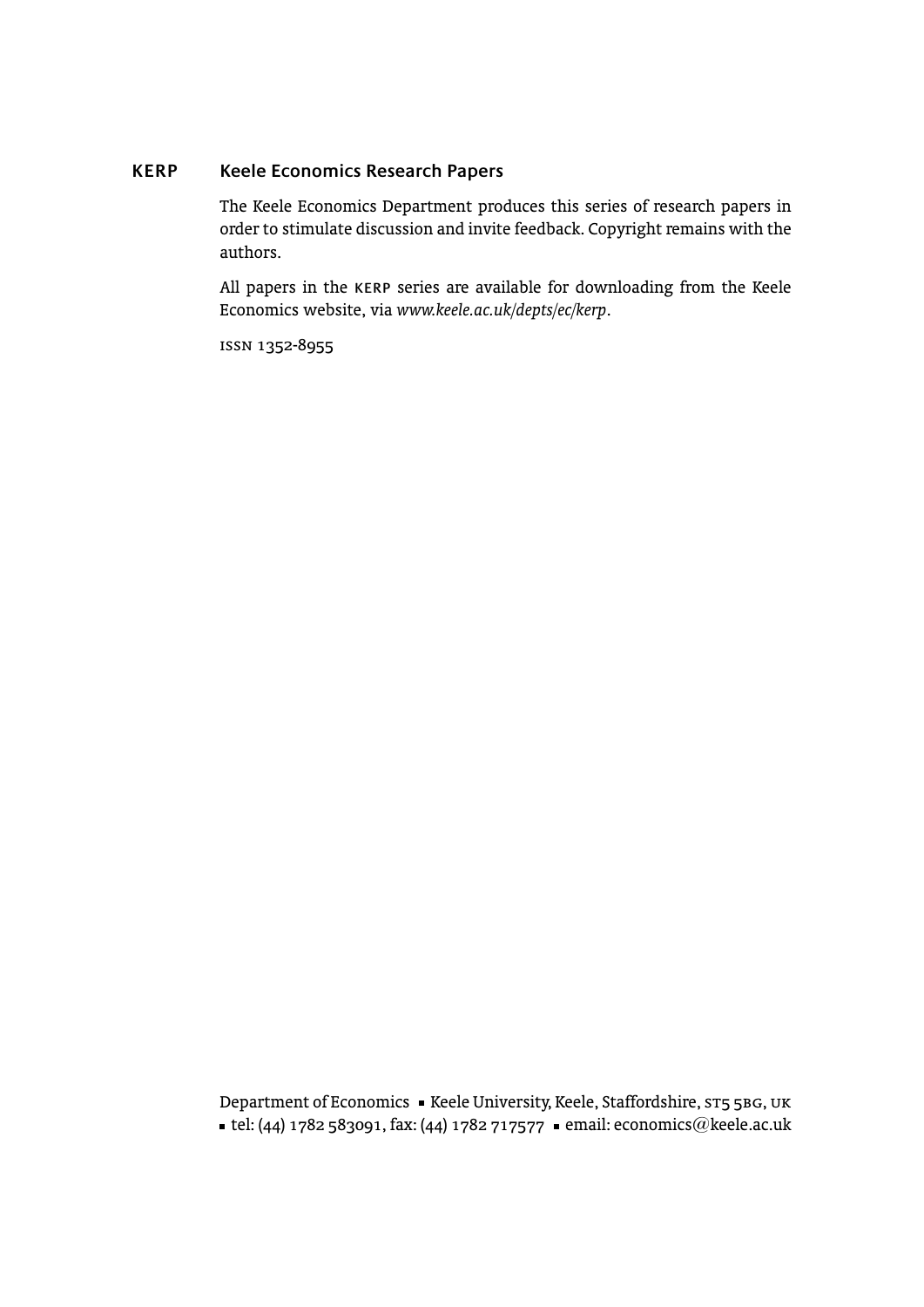# Unemployment Insurance under Moral Hazard and Limited Commitment: Public vs Private Provision

*by*

Jonathan P Thomas (University of Edinburgh) Tim Worrall (Keele University)

**Date** First version: August 2000. Revised: March 2002, October 2002.

| Abstract       | This paper analyses a model of private unemployment insurance under limited<br>commitment and a model of public unemployment insurance subject to moral hazard<br>in an economy with a continuum of agents and an infinite time horizon. The dynamic<br>and steady-state properties of the private unemployment insurance scheme are<br>established. The interaction between the public and private unemployment insurance<br>schemes is examined. Examples are constructed to show that for some parameter<br>values increased public insurance can reduce welfare by crowding out private insurance<br>more than one-to-one and that for other parameter values a mix of both public and<br>private insurance can be welfare maximising. |
|----------------|--------------------------------------------------------------------------------------------------------------------------------------------------------------------------------------------------------------------------------------------------------------------------------------------------------------------------------------------------------------------------------------------------------------------------------------------------------------------------------------------------------------------------------------------------------------------------------------------------------------------------------------------------------------------------------------------------------------------------------------------|
| Keywords       | Social Insurance, Moral Hazard, Limited Commitment, Unemployment Insurance,<br>Crowding Out                                                                                                                                                                                                                                                                                                                                                                                                                                                                                                                                                                                                                                                |
|                | J.E.L. Class D61, H31, H55, J65                                                                                                                                                                                                                                                                                                                                                                                                                                                                                                                                                                                                                                                                                                            |
| <b>Notes</b>   | Originally titled "Social Insurance and Crowding Out".                                                                                                                                                                                                                                                                                                                                                                                                                                                                                                                                                                                                                                                                                     |
| <b>Address</b> | Correspondence to: Tim Worrall, Department of Economics, Keele, Staffordshire ST5<br>5BG, United Kingdom. Email: t.s.worrall@econ.keele.ac.uk                                                                                                                                                                                                                                                                                                                                                                                                                                                                                                                                                                                              |
| Download       | www.keele.ac.uk/depts/ec/web/wpapers/kerp0220.pdf                                                                                                                                                                                                                                                                                                                                                                                                                                                                                                                                                                                                                                                                                          |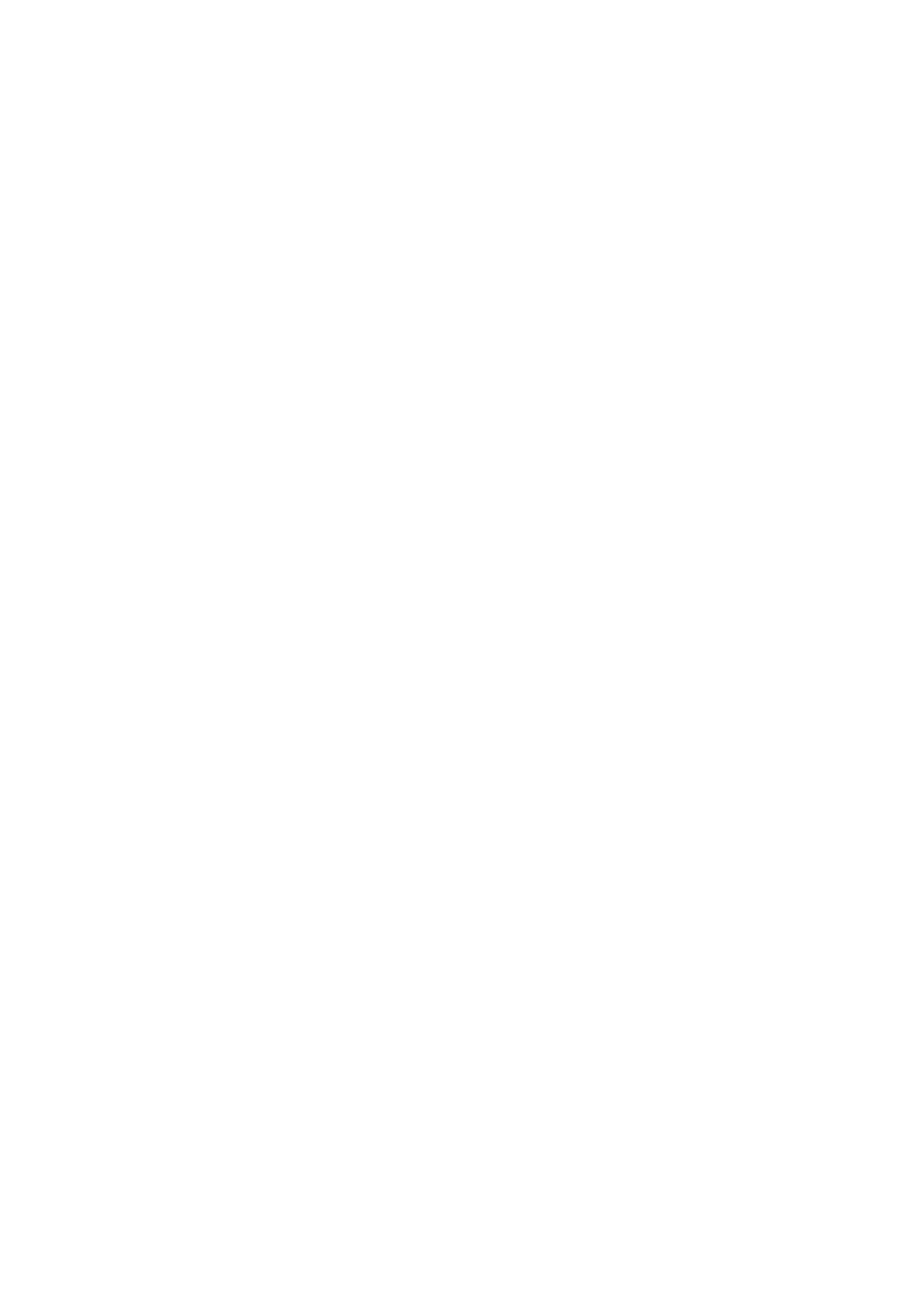# 1 Introduction

Diamond and Mirrlees (1978) study a model of public insurance with a continuum of individuals when the individual's ability to supply labour is affected by a random variable, health, which is unobservable by government. Thus the government faces a moral hazard constraint that if unemployment insurance is too generous workers will be tempted to claim ill health when they are able to work. One assumption that Diamond-Mirrlees made was that there were no private insurance markets. The objective of this paper is to allow for optimal private insurance and to examine the interactions between public and private insurance and examine whether public insurance will crowd out private insurance and whether a mixture of public and private insurance is ever optimal.

We consider an infinite horizon version of the Diamond-Mirrlees model. The advantage of the private insurance scheme is that individuals can observe the health status of their fellow workers. Thus the private insurance scheme faces no moral hazard problem. The private insurance scheme however, cannot enforce payments in the way that the government can. The private insurance scheme is voluntary and individuals will only participate if they expect long-term benefits from the scheme.

The paper proceeds as follows. Section 2 outlines the Diamond and Mirrlees (1978) model. Section 3 develops the dynamic model of private insurance with a continnum of individuals. The steady-state solution is fully characterized and the issue of stability of the steady-state examined. Section 4 outlines the moral hazard problem faced by public insurance. Section 5 brings the previous two sections together and considers whether public insurance will crowd out private insurance and whether there is an optimum mix of public and private insurance. Section 6 concludes.

#### 1.1 The Literature

A number of authors have considered government insurance. Diamond and Mirrlees (1978) consider moral hazard, where the government is unable to observe whether unemployed is due to inability to work or is voluntary. Whinston (1983) extends the Diamond-Mirrlees model to allow for adverse selection caused by multiple unobservable types who have different probabilities of illness. Anderberg and Andersson (2000) consider the case where workers can influence their probability of disability by choice of occupation.

Our model of private insurance builds upon the informal or implicit insurance arrangements between employers and workers considered in Thomas and Worrall (1988). This has been extended by a number of authors and a general model of mutual insurance with *n*-persons and storage is given by Ligon, Thomas, and Worrall  $(2000)$ . The extension to a continuum of individuals is considered by Kreuger and Perri (1999) and in a finance context by Lustig (2001). In contrast to these papers, the current paper proves results on optimal private insurance using only straightforward arbitrage arguments.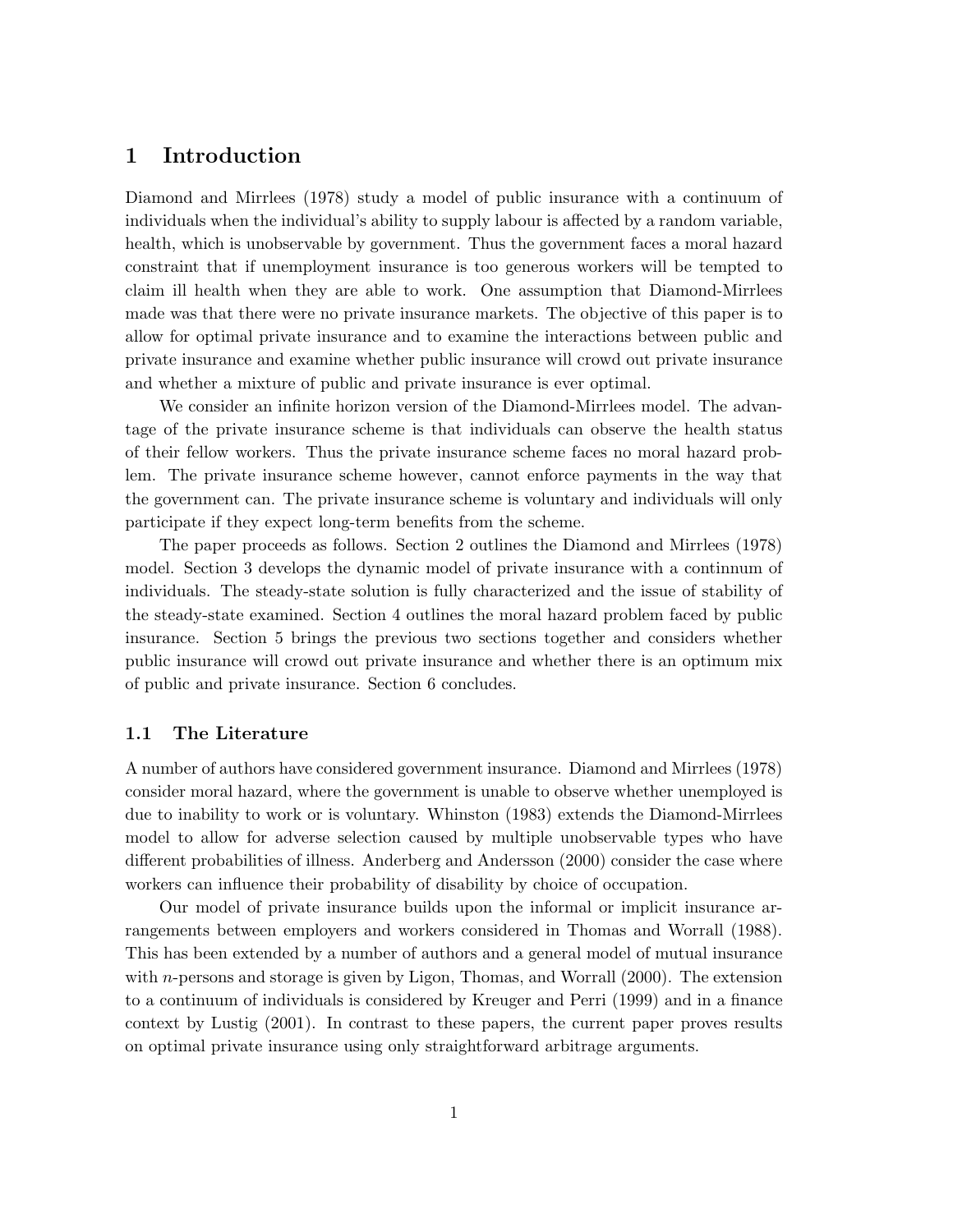The crowding out issue is considered in a static context by Arnott and Stiglitz (1991). The trade-off they examine is between internal household insurance and public insurance. The government has better opportunities to pool risk but faces a moral hazard problem not faced within the household. The contrast in this paper is not that the government has better pooling opportunities but that it has a better enforcement technology. A similar dynamic model of private insurance and crowding out is Attanasio and Rios-Rull (2000) who examine a large number of small-sized private insurance schemes which do not interact with each other but only with the aggregate insurance provided by the government. Although Kreuger and Perri (1999) allow for a government in their model of private insurance with a continuum of individuals, they cannot consider optimal crowding out as they assume that the government faces no moral hazard constraint. This is precisely the issue we address. A dynamic model that does consider the interaction between private and public insurance is Di-Tella and MacCulloch (2002). They analyse a stationary model of private insurance with a finite set of family members and show how public insurance can crowd out private insurance but that the social optimum involves either private or public insurance and no mix of the two is optimal. Our model is a considerable advance on theirs in studying the optimal dynamic private insurance and we use this optimum to construct an example where a mix of public and private insurance indeed dominates either public or private insurance alone.

# 2 Static Model

This sections briefly outlines the single period social insurance model introduced by Diamond and Mirrlees (1978). There is a continuum of ex ante identical individuals. An individual is either capable of labour supply or not. There is a probability  $p \in (0, 1)$  known to all that an individual is incapable of work (ill). We assume that  $w$  is the marginal product of work which is equal to the wage because of perfect competition in the labour market. We let b denote unearned income which is independent of labour supply capability. Unearned income is assumed to be at subsistence level so that consumption cannot fall below b. The utility of consumption  $c \in C \subseteq \mathbb{R}_+$  if working is  $u(c)$ . The utility of consumption if not working is  $v(c)$  and the utility when not working due to illness is  $v(c) - d$ . Both  $u(c)$  and  $v(c)$  are real-valued functions.

**Assumption 1** Positive but diminishing marginal utility:  $u'(c) > 0$ ,  $v'(c) > 0$ ,  $u''(c) < 0, v''(c) < 0.$ 

Assumption 2 Work is unpleasant:  $v(c) > u(c) \ \forall c$ .

**Assumption 3** Employment is preferable to unemployment:  $u(w + b) > v(b)$ .

We will assume that it is desirable to share risk and transfer some income from the employed to the unemployed.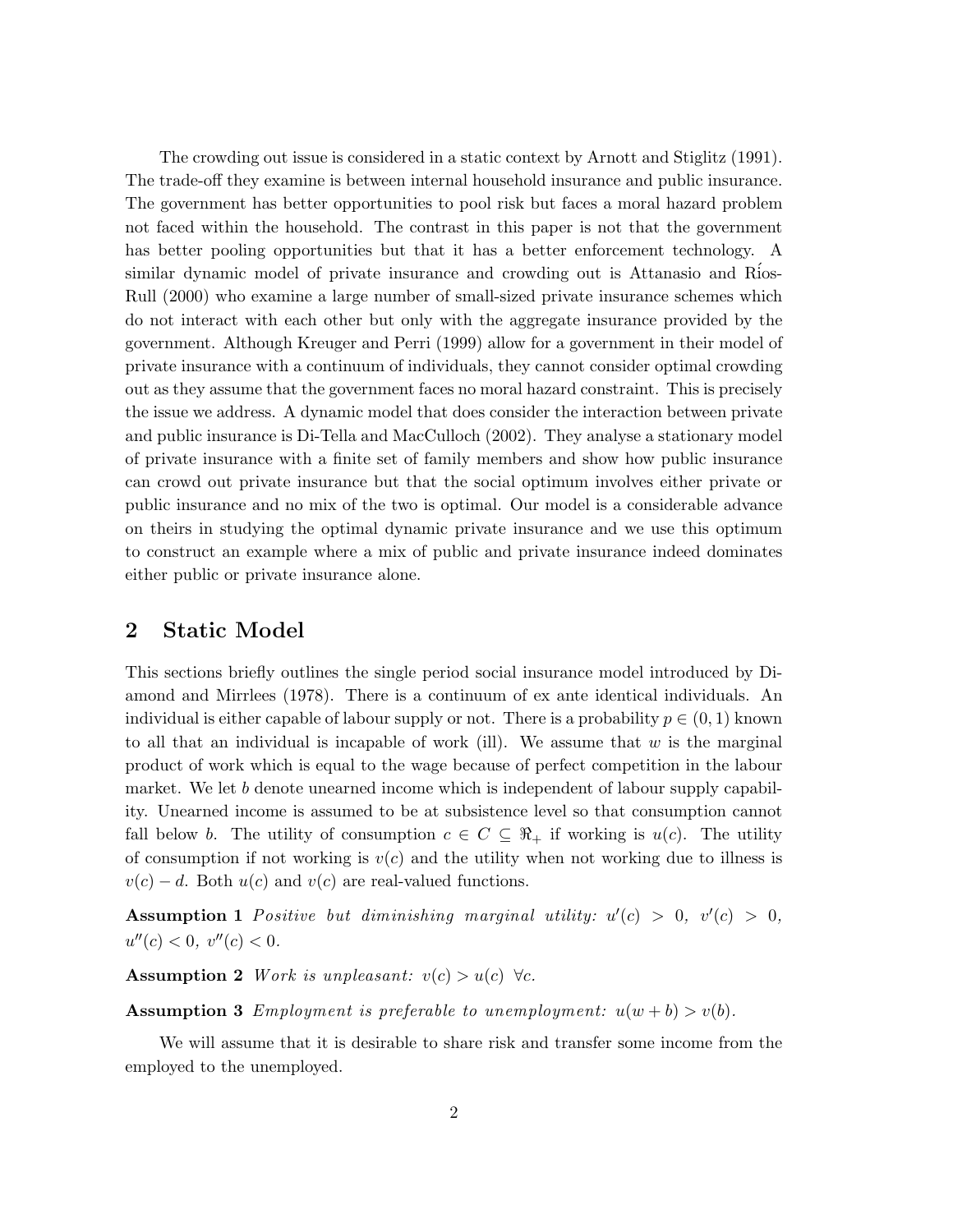**Assumption 4** Risk-sharing is desirable:  $u'(w + b) < v'(b)$ .

We will also make an assumption on the disutility of labour.

**Assumption 5**  $v'(c^u) = u'(c^e)$  implies  $c^e = c^u + k$  for some constant  $w > k \ge 0$ .

**Remark 1** One special case that satisfies these assumptions is when there is a fixed disutility of employment, so that  $u(c) = v(c) - x$ ; in this case  $k = 0$ . Another special case is when the leisure is a perfect substitute for consumption and utility of not working is v(c) and the utility of working is  $u(c) = v(c-x)$ , so that  $k = x$  represents the disutility of labour supply independent of the level of consumption.

Remark 2 Assumption 5 implies Assumption 4 that risk-sharing is desirable.

# 3 Dynamic Informal Insurance

In this section we outline the model of informal insurance in a two-person and in a continuum economy.

The time horizon is infinite and time is divided into discrete periods  $t = 0, 1, 2, \ldots$  We assume that each household is ex ante identical, infinitely lived and discounts per-period utility at a constant factor of  $\delta \in (0,1)$ . Per-period utility is determined by a statedependent von Neumann-Morgernstern utility index as in Section 2. Each individual has a constant probability of illness, p, which is independent of time and other individuals. Thus by the law of large numbers, there is a constant fraction of the population,  $p$ , unable to work at any time period. There is complete information: all members of the private insurance arrangement can observe the health status of everyone else so everyone knows who is able to work and who is not. However, there is no enforcement mechanism, so any transfers must be designed to be self-enforcing. For this section there is no government, so no taxes or government transfers. We shall introduce the government public insurance in Section 4 and examine the interaction between public and private insurance in Section 5.

Let  $h_t$  denote the employment history of an individual up to and including date  $t$ . This history is simply a list of employment status at each date. Let  $u<sup>t</sup>$  denote unemployment at date t and  $e^t$  denote employment at date t. Then  $h_t$  is a list of  $e$ 's and u's. To proceed we make the following assumption of horizontal equity.

**Assumption 6** Horizontal equity: Any two agents with the same history  $h_t$  receive the same consumption allocation.

**Remark 3** Thus we are ruling out random contracts or contracts in which agents with the same history alternate their consumptions. Thus we rule out the posibility that the contract allows some healthy agents to be unemployed while agents with the same history are employed.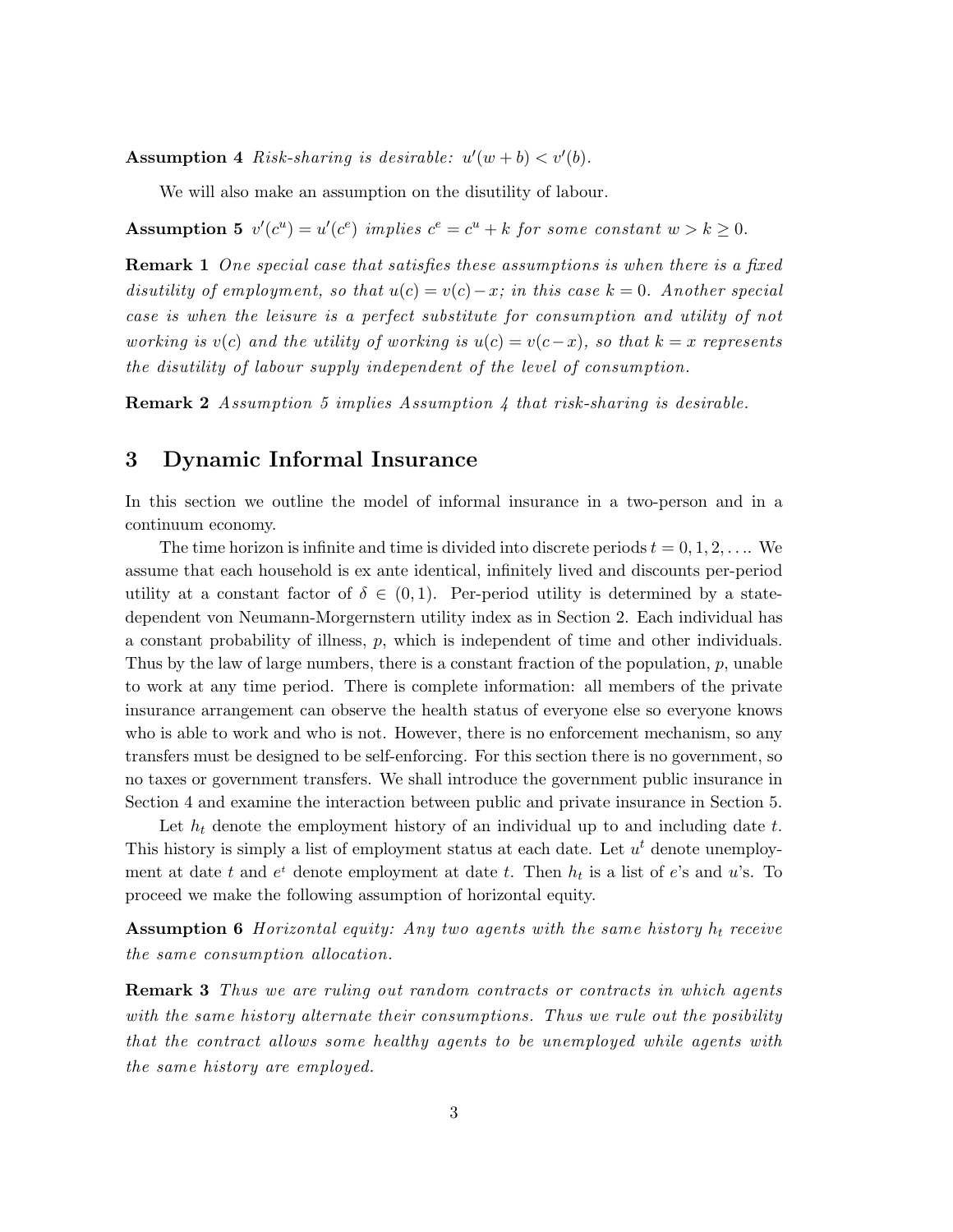We imagine an informal insurance scheme in the continuum where those able to work at date t and have a history  $h_{t-1}$ , transfer an amount  $\tau(h_{t-1})$  and those unable to work at date t receive  $\xi(h_{t-1})$ .<sup>1</sup> We will assume that any individual who reneges on the transfer will be excluded from future receipts and therefore will not make any further transfers.

Note too that since there is complete information, feigning ill-health will be observed and regarded as a deviation from the agreed on insurance scheme. Thus anyone deviating in this way is assumed to be punished with autarky in the future. Since, by Assumption 3, shirking yields a lower utility than working, and as a deviation need only be considered when an agent is called upon to make a positive payment, no agent would choose to deviate by shirking since this is dominated by failing to make the payment and working. Hence we can ignore shirking in this section. Thus agents are either well and employed or ill and not; the option of feigning sickness does not arise. The moral hazard problem will become important again in the Sections 4 and 5 when we examine public unemployment insurance.

The short-term loss to an employed individual of making the transfer at time t of  $\tau(h_{t-1})$  relative to not making the transfer is

$$
u(b + w - \tau(h_{t-1})) - u(b).
$$

Let  $c^{e}(h_{t-1}) = b + w - \tau(h_{t-1})$  be the consumption of an employed worker at date t given the history  $h_{t-1}$ . The short-term gain at date t for those unable to work is (note the d's cancel out)

$$
v(b+\xi(h_{t-1})) - v(b).
$$

Again let  $c^{u}(h_{t-1}) = b + \xi(h_{t-1})$  be the consumption of an unemployed worker at date t given the history  $h_{t-1}$ . The discounted long-term gain from adhering to the agreed payments from the next period is (discounted back to period  $t + 1$ )

$$
E\left[\sum_{j=0}^{\infty} \delta^{j} \left( (1-p)(u(b+w-\tau(h_{t+j})) - u(b)) + p(v(b+\xi(h_{t+j})) - v(b)) \right) \right].
$$

where the expectation E is taken over all future histories from date t onward,  $\tau(h_{t+i})$  is the payment made by an employed worker at date  $t + j + 1$  given that the history up to time t was  $h_t$  and  $\xi(h_{t+i})$  is the payment received by an unemployed worker at date  $t + j + 1$ . Letting  $U(h_t)$  denote the net discounted surplus utility from date  $t + 1$  in an employment state, *i.e.* where the history is  $h_{t+1} = (h_t, e)$ , and  $V(h_t)$  be the net surplus in an unemployment state, *i.e.* where the history is  $h_{t+1} = (h_t, u)$ , we have the recursive equations

$$
U(h_t) = u(b + w - \tau(h_t)) - u(b + w) + \delta((1 - p)U(h_t, e) + pV(h_t, e)),
$$

<sup>&</sup>lt;sup>1</sup>We assume for now that  $\tau$  and  $\xi$  are non-negative and show subsequently that this is in fact the case.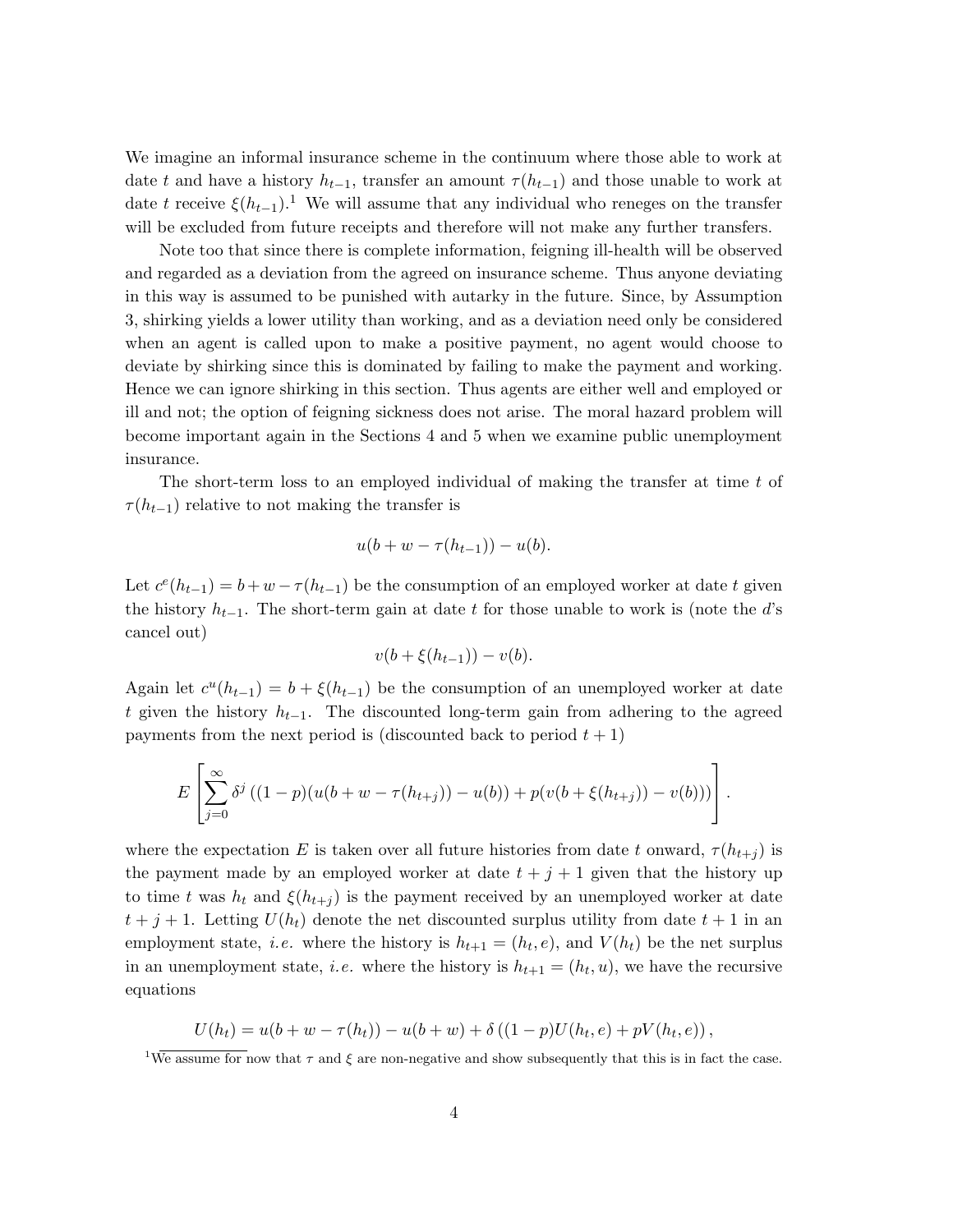$$
V(h_t) = v(b + \xi(h_t)) - v(b) + \delta ((1 - p)U(h_t, u) + pV(h_t, u)).
$$

We view the sequence of transfers as an implicit or social contract. If an individual reneges on this social contract, then since individuals are identifiable, they will be ostracized and excluded from the contract and not receive any transfers in the future. Since there is no enforcement mechanism, an individual will only be prepared to make a transfer if the long-term benefits from doing so outweigh the short term costs. Since reneging leads to exclusion, the discounted surpluses must be non-negative at every history

$$
U(h_t) \ge 0 \quad \text{and} \quad V(h_t) \ge 0 \quad \forall \ h_t.
$$

An employed worker is said to be constrained if after a sufficient relaxation of the constraint  $U(h_t) \geq 0$  it would be possible to find a Pareto-improvement from date  $t + 1$ onward. An employed worker who is constrained has a zero surplus  $U(h_t) = 0$  but an employed worker with a zero surplus is not necessarily constrained. Similar definitions apply to the unemployed worker.

With no enforcement mechanism, although risk-sharing may be desirable, it may not be feasible if  $\delta$  is small or p is large as the long-term gains cannot outweigh the short-term costs of making a transfer. Thus we make a further assumption to ensure that risk-sharing in the dynamic economy is feasible absent any government transfers.

Assumption 7 Risk-sharing is feasible:

$$
\delta > \frac{u'(w+b)}{(1-p)v'(b) + pu'(w+b)}.
$$

This condition is derived by considering whether any small tax and subsidy that is constant over time can improve on autarky and satisfy the non-negative net surplus conditions. Alternatively the inequality may be expressed as a low enough probability of illness,  $i.e.:$  $\sigma$   $\theta$  $\overline{\mathcal{O}}$ 

$$
p < \frac{\delta v'(b) - u'(b+w)}{\delta(v'(b) - u'(b+w))}.
$$

Given Assumption 4 that  $v'(b) > u'(b+w)$ , Assumption 7 is satisfied for  $\delta$  close enough to one. Indeed we know from the folk theorem of repeated games that for  $\delta$  close enough to one, the first-best level of risk sharing with  $v'(c^u) = u'(c^e) = u'(c^u - k)$  is sustainable. We will mainly be concerned with situations where the first best is not sustainable. That is for discount factors such that

$$
\delta < \frac{u(b+w-p(w-k))-u(b+w)}{(1-p)(u(b+w-p(w-k))-u(b+w)) + p(v(b+(1-p)(w-k))-v(b))}.
$$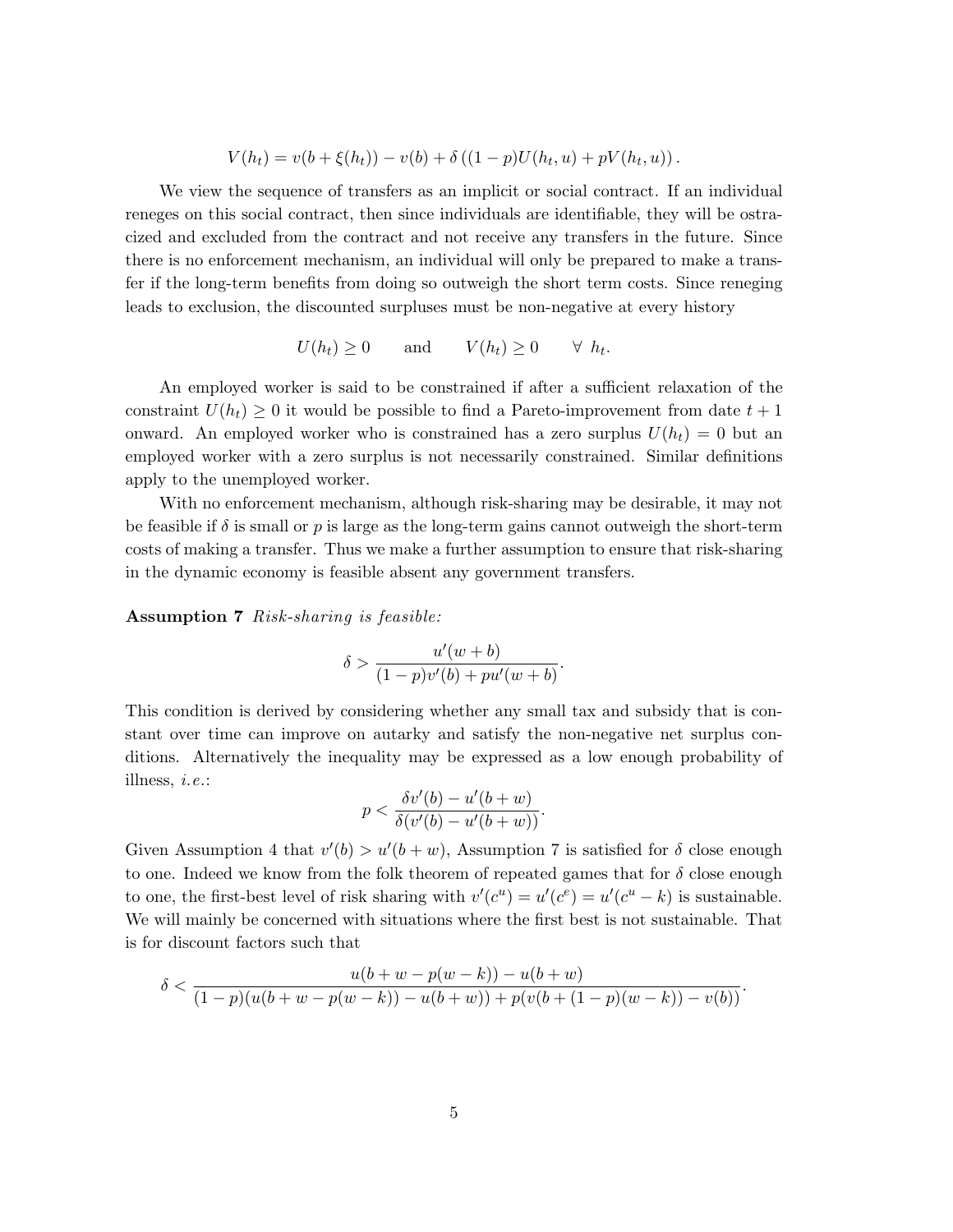#### 3.1 The two-person economy

For a two-person economy, we can use the results of Thomas and Worrall (1988). To make the comparison with the continuum economy, assume that employment status is perfectly negatively correlated. Then the transfer  $\tau$  made by the employed worker is equal to the transfer received  $\xi$  by the unemployed worker. The per-capita resources of this two person economy are  $b + \frac{w}{2}$  $\frac{w}{2}$  in each period and there is no aggregate uncertainty. Per capita resources in the continuum economy are  $b + \frac{w}{2}$  when the probability  $p = \frac{1}{2}$ 2 which we will assume for the purposes of comparison. Let the first-best transfer be  $\tau^{**}$ . By Assumption 5 the first best transfer satisfies  $\tau^{**} \leq \frac{w}{2}$  $\frac{w}{2}$ . From Thomas and Worrall (1988) it follows that associated with each state, employment or unemployment, there is an time-independent interval for consumption and a simple updating rule which is to keep the marginal utility of consumption constant across states or moves consumption by the smallest amount to keep it within the interval. The consumption intervals are illustrated in Figure 3.1. The top interval determines consumption in the employment state and the lower interval consumption in the unemployment state. The consumption levels at the first-best are  $b+w-\tau^{**}$  and  $b+\tau^{**}$ . As discussed above for a large enough discount factor, the first-best transfer will be sustainable and the two intervals will extent to these firstbest levels. For smaller discount factors the first-best will not be sustainable. The lower of the interval endpoints correspond to the individual getting zero net surplus whereas at the top of the endpoint the surplus is at the maximum level. By the updating rule once the employment status has switched, the employed individual will have consumption of  $b + w - \tau$  at the bottom of the upper interval and the unemployed individual will have consumption of  $b+\tau$  at the top of the lower interval. At the bottom of the upper interval the employed individual is not prepared to make any larger transfer as the short-term costs are too high. Thus the employed individual is constrained at this point and has a net surplus of  $U = 0$ . The unemployed individual has a short-run gain and thus has a positive net surplus,  $V > 0$  (future surpluses are non-negative by construction).

The surplus  $V$  is determined recursively by:

$$
V = v(b + \xi) - v(b) + \frac{\delta}{2}V
$$

and likewise the surplus  $U$  must satisfy:

$$
U = u(b + w - \tau) - u(b + w) + \frac{\delta}{2}V = 0.
$$

Given that  $\tau = \xi$  these two equations can be rearranged to give

$$
u(b+w) - u(b+w-\tau) = \frac{\left(\frac{\delta}{2}\right)(v(b+\tau) - v(b))}{\left(1 - \frac{\delta}{2}\right)}
$$

which can be solve for  $\tau$  as a function of the parameters b, w, and  $\delta$ . For  $\tau = 0$  the LHS and RHS of this equation are zero. For  $\tau > 0$  the LHS is positive, increasing and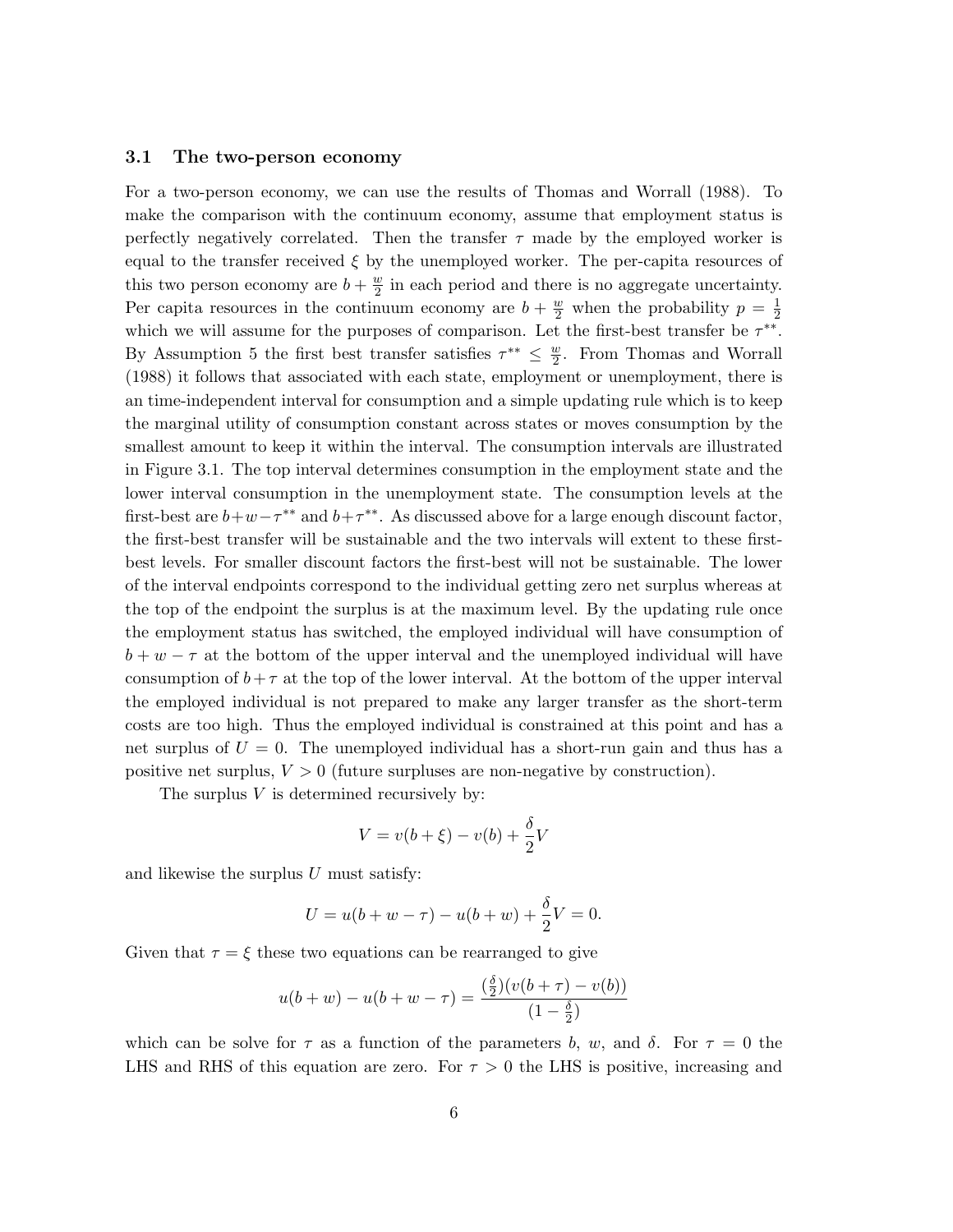

Figure 1: The Consumption Intervals

convex, the RHS is positive, increasing and concave. This is illustrated in Figure 3.1. By Assumption 4  $u'(w + b) < v'(b)$ , so for  $\delta$  large enough the slope of the RHS at  $\tau = 0$ ,  $(1-\frac{\delta}{2})$  $\frac{\delta}{2})v'(b)/(1-\frac{\delta}{2}$  $\frac{\delta}{2}$ ) is steeper than the slope of the LHS,  $u'(b+w)$  but for small enough  $\delta < \delta^*$  the opposite is true and the only solution is  $\tau = 0$ . For large discount factors  $\delta > \delta^{**} > \delta^*$ , the optimum transfer  $\tau^{**}$  can be sustained and the two curves intersect at a  $\tau > \tau^{**}$ . For intermediate values of  $\delta$ , the optimum transfer is determined by the intersection of the two curves. As  $\delta$  increases, the optimum value  $\tau^*$  increases.

#### 3.2 Results in continuum case

The results of Ligon, Thomas, and Worrall (2002) show that in a model of informal insurance with  $n$  households, unconstrained households have the same growth rate in marginal utility and constrained households which have zero net surplus have a lower marginal utility growth rate. Lemmas 2 and 3 show that the same is true in the continuum economy. This follows from simple arbitrage arguments which consider transfers between two individuals so as to equalise the marginal rate of substitution between two dates. It is to be remembered that an individual is distinguished by their employment history. So we will denote the measure of agents with history  $h_{t-1}$  by  $\mu(h_{t-1})$ . Since the probability of illness is independent of history,  $\mu(h_{t-1}, e^t) = (1-p)\mu(h_{t-1})$  and  $\mu(h_{t-1}, u^t) = p\mu(h_{t-1})$ .<sup>2</sup>

<sup>&</sup>lt;sup>2</sup>If  $\alpha$  is the number of periods of unemployment, then  $\mu(h_t) = p^{\alpha}(1-p)^{(t-\alpha)}$ .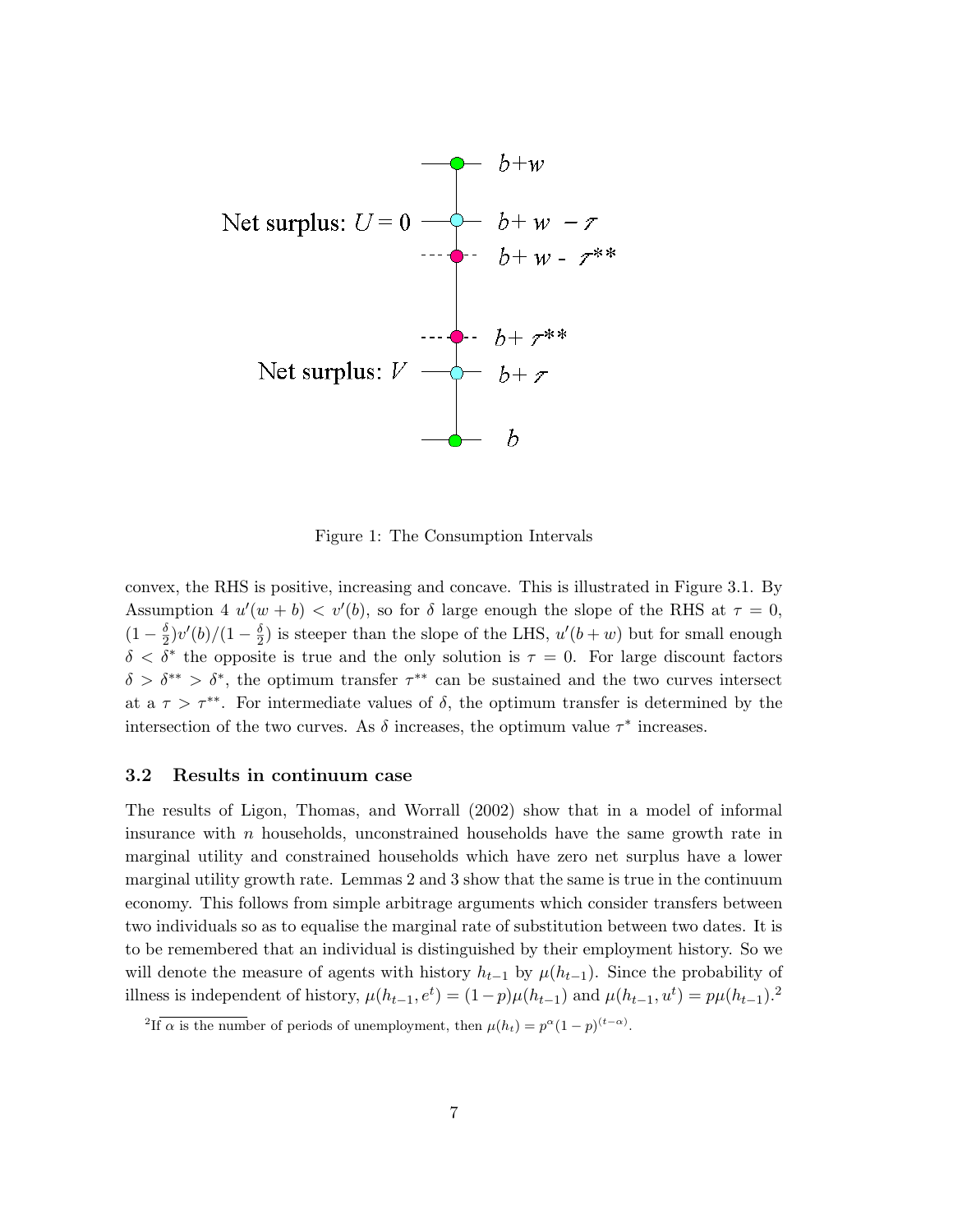

Figure 2: The Solution in the Two-Person Case

The next lemma shows that given Assumption 7 there will be some households with strictly positive net surplus.

Lemma 1 Given Assumption 7, then there will be some individuals with strictly positive surplus at each date.

<u>Proof</u>: If all individuals have zero surplus at time  $t + 1$ , *i.e.*  $U(h_t) = V(h_t) = 0$ , then the only transfers that are feasible at date t are zero, *i.e.*  $\tau = \xi = 0$ . We now show that a small transfer of  $\Delta > 0$  from the employed to the unemployed at every date forward will be beneficial. The transfer received by the unemployed is  $\Gamma = \frac{(1-p)}{p} \Delta$ . The change in surplus for the employed worker is

$$
-u'(b+w)\Delta + \frac{\delta}{(1-\delta)}\left(pv'(b)\Gamma + (1-p)u'(b+w)\Delta\right).
$$

Substituting for  $\Gamma$  gives the change in surplus as

$$
\frac{\Delta}{(1-\delta)}\left(pu'(b+w)+(1-p)v'(b)\right)\left(\delta-\frac{u'(b+w)}{(pu'(b+w)+(1-p)v'(b))}\right).
$$

This change is positive given Assumption 7 and the change in surplus for the unemployed worker is even greater. Hence if all agents have a zero surplus at any date it would be possible to find an improvement that meets all self-enforcing constraints. Thus at each date there will be some subset of agents with a strictly positive surplus.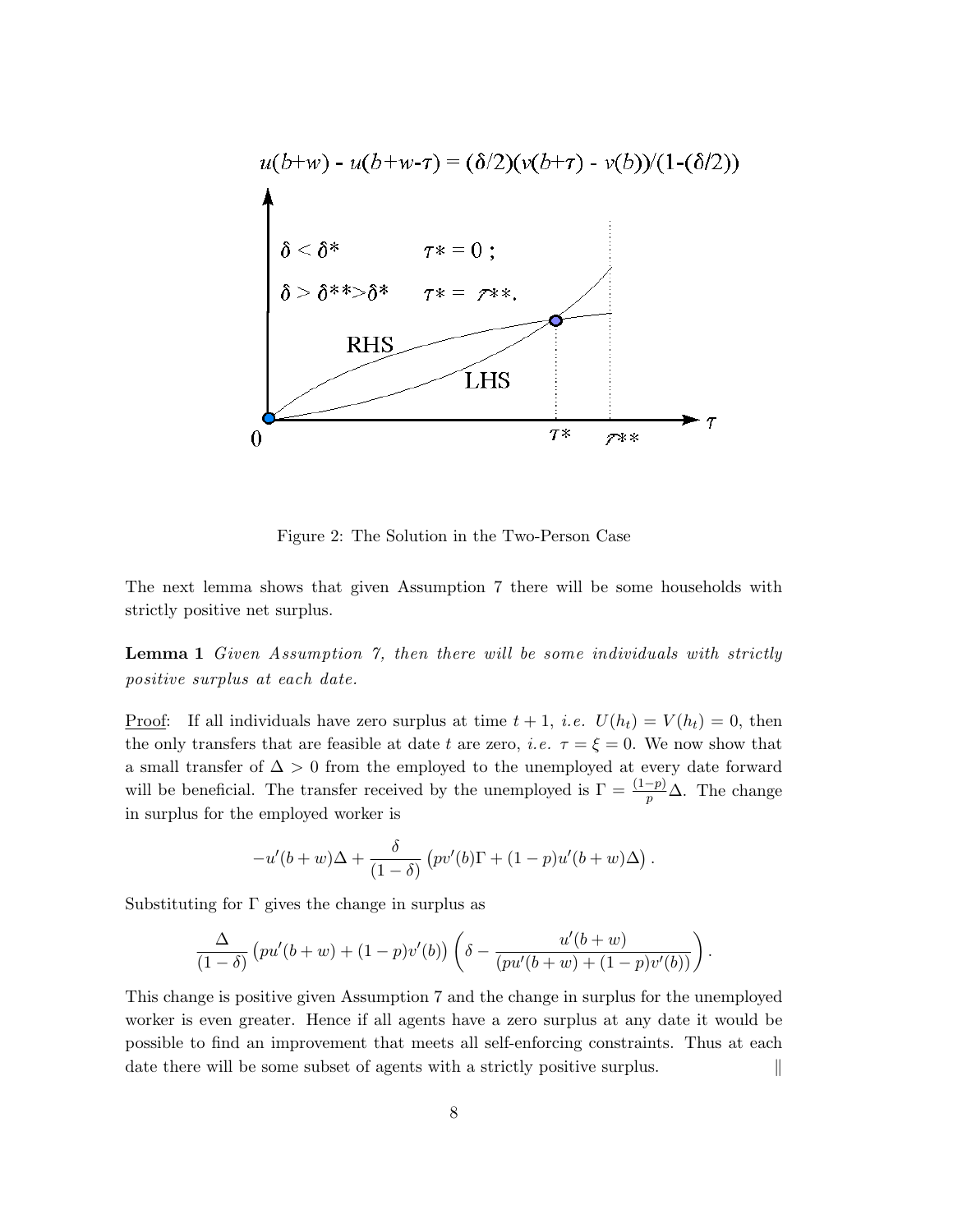Lemma 2 All workers with a strictly positive surplus at date t (i.e. unconstrained workers),whether employed or unemployed, have the same growth rate in marginal utility between  $t-1$  and  $t$ .

<u>Proof</u>: Consider two types of individual with employment histories  $h_{t-1}$  and  $h'_{t-1}$ . Let the measure of each type be  $\mu(h_{t-1})$  and  $\mu(h'_{t-1})$ . Suppose w.l.o.g. that the employment status for these two types over the next two time periods is  $(e^t, u^{t+1})$  and  $(e^t, e^{t+1})$ . Suppose that neither of these types are constrained at time  $t + 1$  so that  $V(h_{t-1}, e) > 0$ and  $U(h'_{t-1}, e) > 0$ . Now consider a small transfer of  $\Delta$  from each of the employed at time t with history  $h_{t-1}$  with this transfer equally distributed to each of the employed at time t with history  $h'_{t-1}$ . The probability of moving to employment at date t is  $(1 - p)$ , so the transfer received at time  $t$  is

$$
\frac{\Delta \mu(h_{t-1})(1-p)}{\mu(h'_{t-1})(1-p)} = \frac{\Delta \mu(h_{t-1})}{\mu(h'_{t-1})}.
$$

Suppose at time  $t+1$  there is a transfer  $\Gamma$  in the opposite direction. Thus those with employment history  $(h_{t-1}, e^t, u^{t+1})$  get

$$
\frac{\Gamma \mu(h'_{t-1})(1-p)(1-p)}{\mu(h_{t-1})(1-p)p} = \frac{\Gamma \mu(h'_{t-1})(1-p)}{\mu(h_{t-1})p}.
$$

Picking  $\Gamma$  and  $\Delta$  small, the approximate change in utility of an employed worker at date t with history  $h_{t-1}$  is:

$$
-u'(c^{e}(h_{t-1}))\Delta + \delta pv'(c^{u}(h_{t-1},e))\left(\frac{\Gamma\mu(h'_{t-1})(1-p)}{\mu(h_{t-1})p}\right)
$$

where  $c^{e}(h_{t-1})$  is the consumption of an employed worker at date t given the history  $h_{t-1}$  and  $c^{u}(h_{t-1}, e)$  is the consumption of the unemployed worker at date  $t+1$  given the employment history  $(h_{t-1}, e)$ . We choose  $\Gamma$  and  $\Delta$  to make the change in utility neutral and so:

$$
\Gamma \approx \left(\frac{u'(c^e(h_{t-1}))\Delta}{\delta pv'(c^u(h_{t-1},e))}\right) \left(\frac{\mu(h_{t-1})p}{\mu(h'_{t-1})(1-p)}\right)
$$

Equally the change in utility for the employed worker at time t with history  $h'_{t-1}$  is approximately:

$$
u'(c^{e}(h'_{t-1}))\left(\frac{\Delta\mu(h_{t-1})}{\mu(h'_{t-1})}\right) - \delta(1-p)u'(c^{e}(h'_{t-1},e^{t}))\Gamma.
$$

Then substituting for  $\Gamma$  gives the approximate change in utility for the employed worker at time t with history  $h'_{t-1}$  as

$$
\Delta u'(c^e(h'_{t-1}))\left(\frac{u'(c^e(h_{t-1}))}{v'(c^u(h_{t-1},e))}\right)\left(\frac{\mu(h_{t-1})}{\mu(h'_{t-1})}\right)\left(\frac{v'(c^u(h_{t-1},e))}{u'(c^e(h_{t-1}))}-\frac{u'(c^e(h'_{t-1},e))}{u'(c^e(h'_{t-1}))}\right) \tag{1}
$$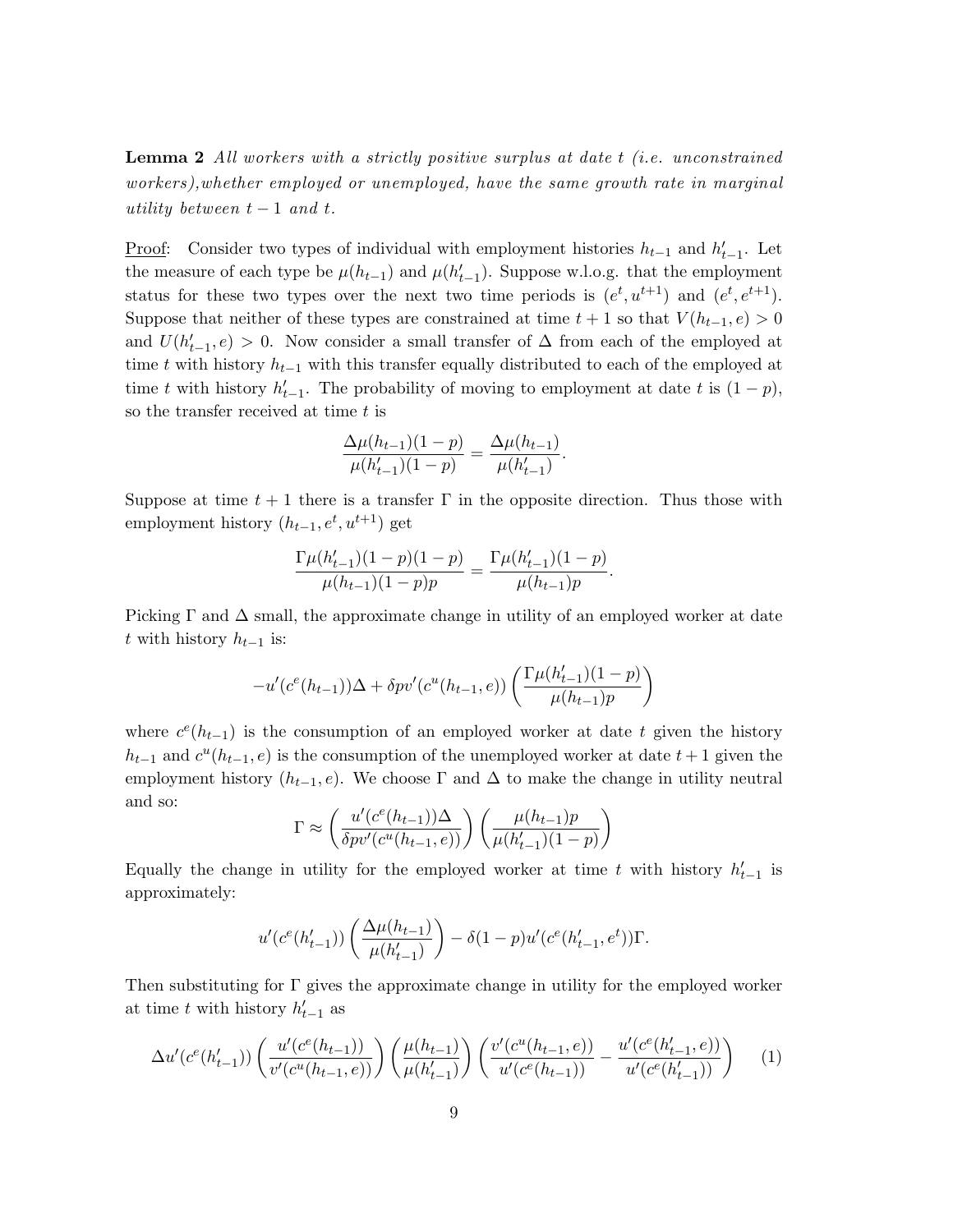Now choose the sign of  $\Delta$  to be the same as the sign of the last bracket in this equation. If the bracketed term is non-zero, then this will lead to an improvement in utility for the employed at time t with history  $h'_{t-1}$ . Also by construction  $\Delta$  and  $\Gamma$  have the same sign. Thus if  $\Delta < 0$ ,  $\Gamma < 0$  and this involves a transfer from the unemployed at time  $t + 1$ with history  $(h_{t-1}, e)$ . But this is feasible since by assumption they are unconstrained,  $V(h_{t-1}, e) > 0$ . Likewise if  $\Delta > 0$ , this will involve a transfer from the employed at time  $t + 1$  with history  $(h'_{t-1}, e)$ , but again this is feasible as  $U(h'_{t-1}, e) > 0$ . Such a change raises the discounted utility of the employed with history  $h'_{t-1}$  and by construction does not lower the discounted utility of the employed with history  $(h_{t-1}, e)$ . Equally no constraint at any previous date is violated as all constraints are forward looking. Thus if the initial contact is efficient the bracketed term in the last equation must be zero and the growth rate in marginal utility for both types must be the same. It is clear that by repeating the above argument the same applies for any pair of employment histories we  $\Box$  choose.

**Lemma 3** Any worker that is constrained and therefore has a zero surplus, has a growth rate in marginal utility that is no greater than any unconstrained worker.

Proof: This follows from the previous lemma. Suppose again that there are two types of individuals with histories  $h_{t-1}$  and  $h'_{t-1}$  and assume that the employment histories at times t and  $t+1$  are  $(e^t, u^{t+1})$  and  $(e^t, e^{t+1})$ . Suppose that the type with history  $(h'_{t-1}, e, e)$  is constrained at date  $t + 1$  and suppose that this type has a higher growth rate in marginal utility:

$$
\left(\frac{v'(c^u(h_{t-1},e))}{u'(c^e(h_{t-1}))} < \frac{u'(c^e(h'_{t-1},e))}{u'(c^e(h'_{t-1}))}\right).
$$

Then if the type with history  $(h_{t-1}, e, u)$  is unconstrained at date  $t + 1$  it follows from equation (1) that the surplus of the individual with history  $(h', e, e)$  can be improved by choosing  $\Delta < 0$ . However, since  $U(h'_{t-1}, e) = 0$ , it is not possible to choose  $\Delta > 0$  and hence the bracketed term in equation 1 is non-positive.

**Lemma 4** If  $c^e(h_{t-1}) \neq c^u(h_{t-1})$ , then the individual with the higher consumption is constrained.

Proof: The agent with the higher consumption has the lower growth rate in marginal utility and thus is constrained and has a zero surplus. k

Let  $g(t)$  denote the growth rate in marginal utility for an unconstrained individual from date t to date  $t + 1$ . For example if the individual is employed at both dates then

$$
1 + g(t) = \frac{u'(c^e(h_{t-1}, e)}{u'(c^e(h_{t-1})}.
$$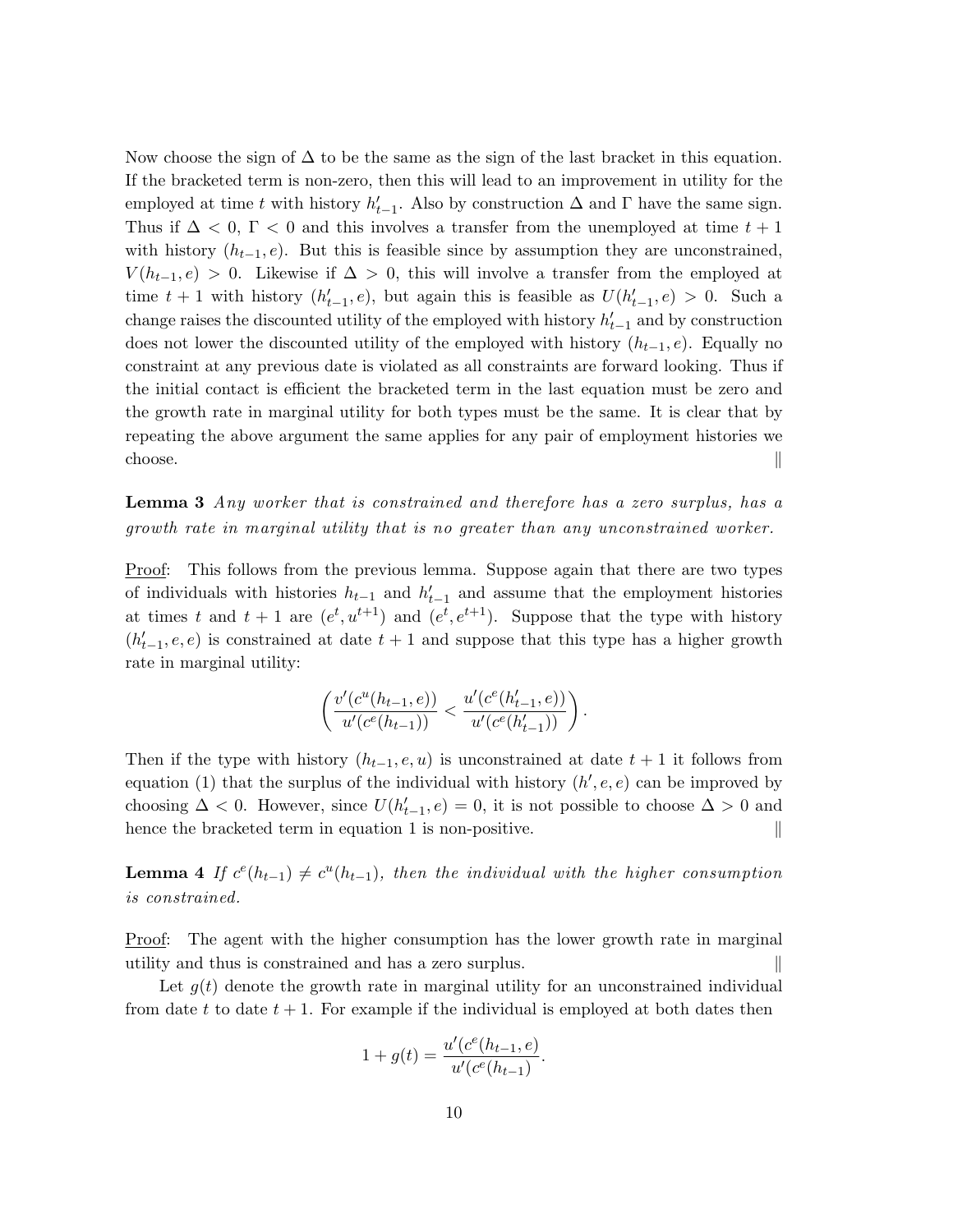A direct implication of the fact that the constrained agents have a lower growth rate in marginal utility and thus higher consumption at date  $t + 1$  is that the unconstrained growth rate in marginal utility is non-negative.

Lemma 5 Given Assumption 5, the growth rate of the marginal utility of unconstrained agents satisfies  $g(t) \geq 0$ .

Proof: Assume to the contrary that  $g(t) < 0$ . This implies that for every agent marginal utility at time t is greater than the marginal utility at time  $t + 1$  no matter what the states at each date or whether the worker is constrained or not. Consider a worker with history  $h_{t-1}$ . If the history is  $h_{t+1} = (h_{t-1}, e, e)$  then  $c^{e}(h_{t-1}, e) > c^{e}(h_{t-1})$ . Likewise for the history  $h_{t+1} = (h_{t-1}, u, u), c^{u}(h_{t-1}, u) > c^{u}(h_{t-1}).$  For the history  $h_{t+1} = (h_{t-1}, u, e),$ it follows from Assumption 5 that  $c^{e}(h_{t-1}, u) > c^{u}(h_{t-1}) + k$  and similarly that for the history  $h_{t+1} = (h_{t-1}, e, u), c^{u}(h_{t-1}, e) > c^{e}(h_{t-1}) - k$ . Since the probability of illness is independent, the histories  $h_{t+1} = (h_{t-1}, e, u)$ , and  $h_{t+1} = (h_{t-1}, u, e)$ , are equally likely. Thus summing over all possible histories  $h_{t-1}$ , it follows that aggregate consumption rises from time t to  $t + 1$ , but this is impossible as aggregate resources are unchanged. Thus we conclude that  $q(t) \geq 0$ .

Lemma 6 For a given employment status at date t, higher surplus at date t means more consumption at date t.

Proof: We want to show that  $U(h_{t-1}) > U(h'_{t-1})$  if and only if  $c^{e}(h_{t-1}) > c^{e}(h'_{t-1})$  and  $V(h_{t-1}) > V(h'_{t-1})$  if and only if  $c^u(h_{t-1}) > c^u(h'_{t-1})$ . From the recursive equations

$$
U(h_{t-1}) = u(c^{e}(h_{t-1})) - u(b+w) + \delta ((1-p)U(h_{t-1}, e) + pV(h_{t-1}, e))
$$
  

$$
U(h'_{t-1}) = u(c^{e}(h'_{t-1})) - u(b+w) + \delta ((1-p)U(h'_{t-1}, e) + pV(h'_{t-1}, e))
$$

First we prove sufficiency. Suppose by contradiction that we have  $U(h_{t-1}) > U(h'_{t-1})$  but  $c^{e}(h_{t-1}) \leq c^{e}(h'_{t-1})$ . Then

$$
(1-p)U(h_{t-1},e) + pV(h_{t-1},e) > (1-p)U(h'_{t-1},e) + pV(h'_{t-1},e)
$$

Thus either  $U(h'_{t-1}, e) < U(h_{t-1}, e)$  or  $V(h'_{t-1}, e) < V(h_{t-1}, e)$  or both. It is only possible to have higher surplus if at some future point consumption is higher so w.l.o.g. take this to be period  $t + 1$ . Suppose by way of example that  $V(h_{t-1}, e) > V(h'_{t-1}, e) \geq 0$  and  $c^u(h'_{t-1}, e) < c^u(h_{t-1}, e)$ . But then by risk aversion

$$
\frac{v'(c^u(h'_{t-1},e))}{u'(c^e(h'_{t-1}))} > \frac{v'(c^u(h_{t-1},e))}{u'(c^e(h_{t-1}))}.
$$

This implies that  $(h_{t-1}, e^t)$  has a smaller marginal utility growth rate and thus that  $V(h_{t-1}, e) = 0$  by Lemma 3 which contradicts  $V(h_{t-1}, e) > 0$ . A similar argument applies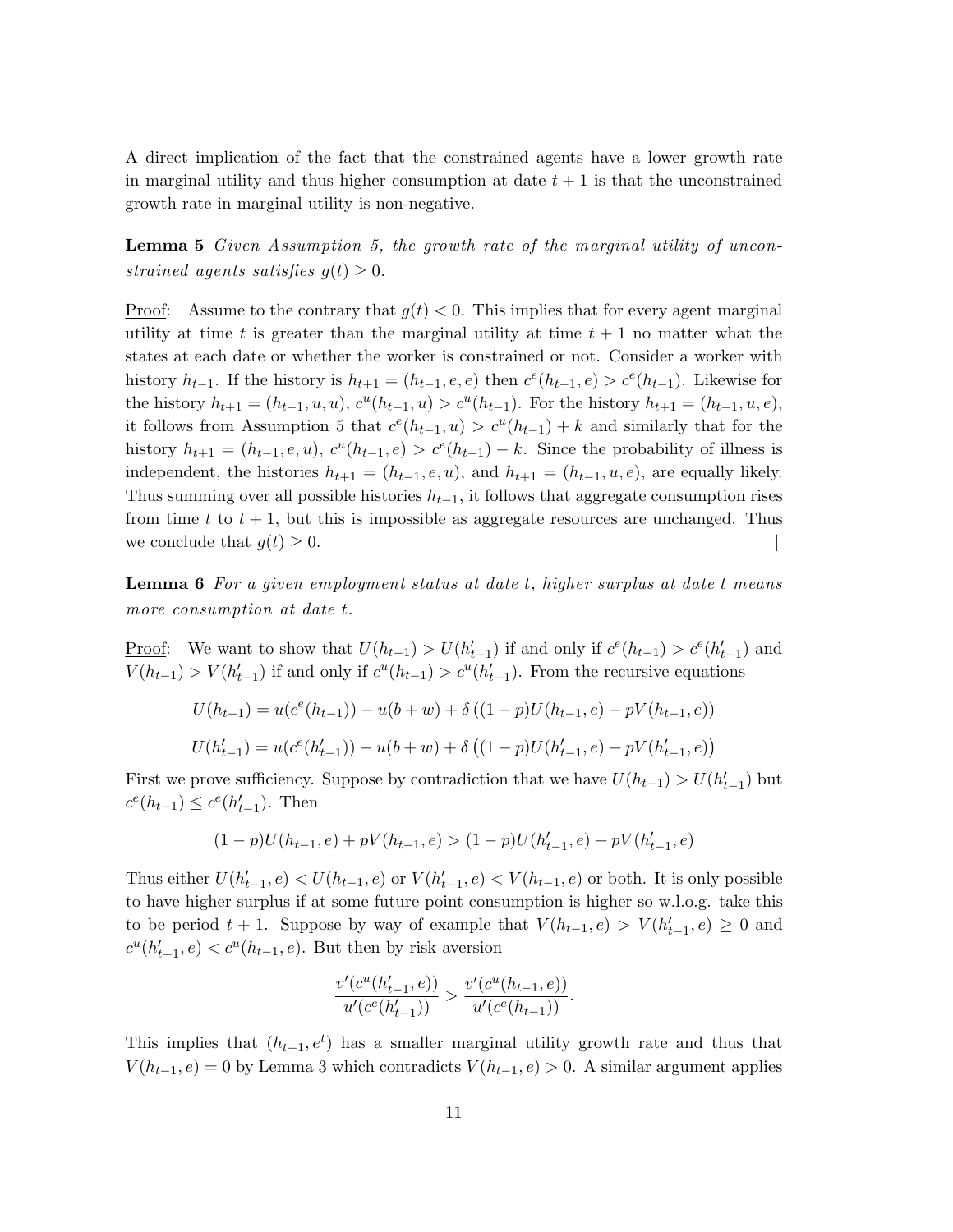if  $U(h_{t-1}, e) > U(h'_{t-1}, e) \geq 0$ . To prove necessity again suppose by contradiction that  $c^{e}(h_{t-1}) > c^{e}(h'_{t-1})$  but  $U(h_{t-1}) \leq U(h'_{t-1})$ . By the first part of the proof if  $U(h_{t-1})$  $U(h'_{t-1})$  then we have  $c^{e}(h'_{t-1}) > c^{e}(h_{t-1})$ ; a contradiction. Thus suppose that  $U(h_{t-1}) =$  $U(h'_{t-1})$ . Now choose a convex combination of the contracts so that both types get the same consumption at all dates from t onwards. By concavity this leads to a Paretoimprovement, with all the self-enforcing constraints satisfied. Equally all self-enforcing constraints at past periods are met or relaxed. Thus the original contract could not have been efficient.

Lemma 7 For a given employment status at date t, there is a unique consumption level which delivers zero surplus at date t.

Proof: Follows from previous lemma.

Lemma 8 (Non-crossing lemma) If consumption is no lower at time t, then consumption in the same state at  $t+1$  will also mean that consumption is no lower.

Proof: We want to show that e.g.  $c^{e}(h_{t-1}) \geq c^{e}(h'_{t-1})$  implies  $c^{e}(h_{t-1}, e^{t}) \geq c^{e}(h'_{t-1}, e^{t})$ and  $c^u(h_{t-1}, e^t) \ge c^u(h'_{t-1}, e^t)$ . Assume to the contrary that say  $c^u(h_{t-1}, e^t) < c^u(h'_{t-1}, e^t)$ . Then

$$
\frac{v'(c^u(h'_{t-1},e^t))}{u'(c^e(h'_{t-1}))}<\frac{v'(c^u(h_{t-1},e^t))}{u'(c^e(h_{t-1}))}.
$$

which implies that  $(h'_{t-1}, e^t, u^{t+1})$  is constrained from Lemma 3. But by Lemma 6,  $V(h'_{t-1}, e^t) > V(h_{t-1}, e^t) \ge 0$ , a contradiction.

Let  $\underline{c}^e(t)$  denote the consumption which delivers zero surplus in employment at date t and let  $\underline{c}^u(t)$  denote the consumption which delivers zero surplus in unemployment at date t (this is defined so long as there is a positive measure of agents receiving zero surplus in each employment state).

**Lemma 9** At any time t,  $b < \underline{c}^e(t) \leq b + w$  and  $\underline{c}^u(t) = b$ .

Proof: It is obvious that  $\underline{c}^e(t) \leq b + w$ . If  $\underline{c}^e(t) > b + w$ , then there is a short-run gain for the individual but a net surplus of zero. This would imply a negative net surplus at some future date which is impossible. Equally by the same argument  $c^u(t) \leq b$ . But if  $\underline{c}^u(t) < b$  then there is a negative net gain at t which must be offset by some positive net gain in the future. Since the growth rate in marginal utility is non-negative this would only be possible if  $\underline{c}^u(t)$  falls continuously. But this is impossible as consumption is bounded below.

We now show that provided the first-best cannot be achieved, any agent employed at date t is constrained and hence consumes  $\underline{c}^e(t)$ .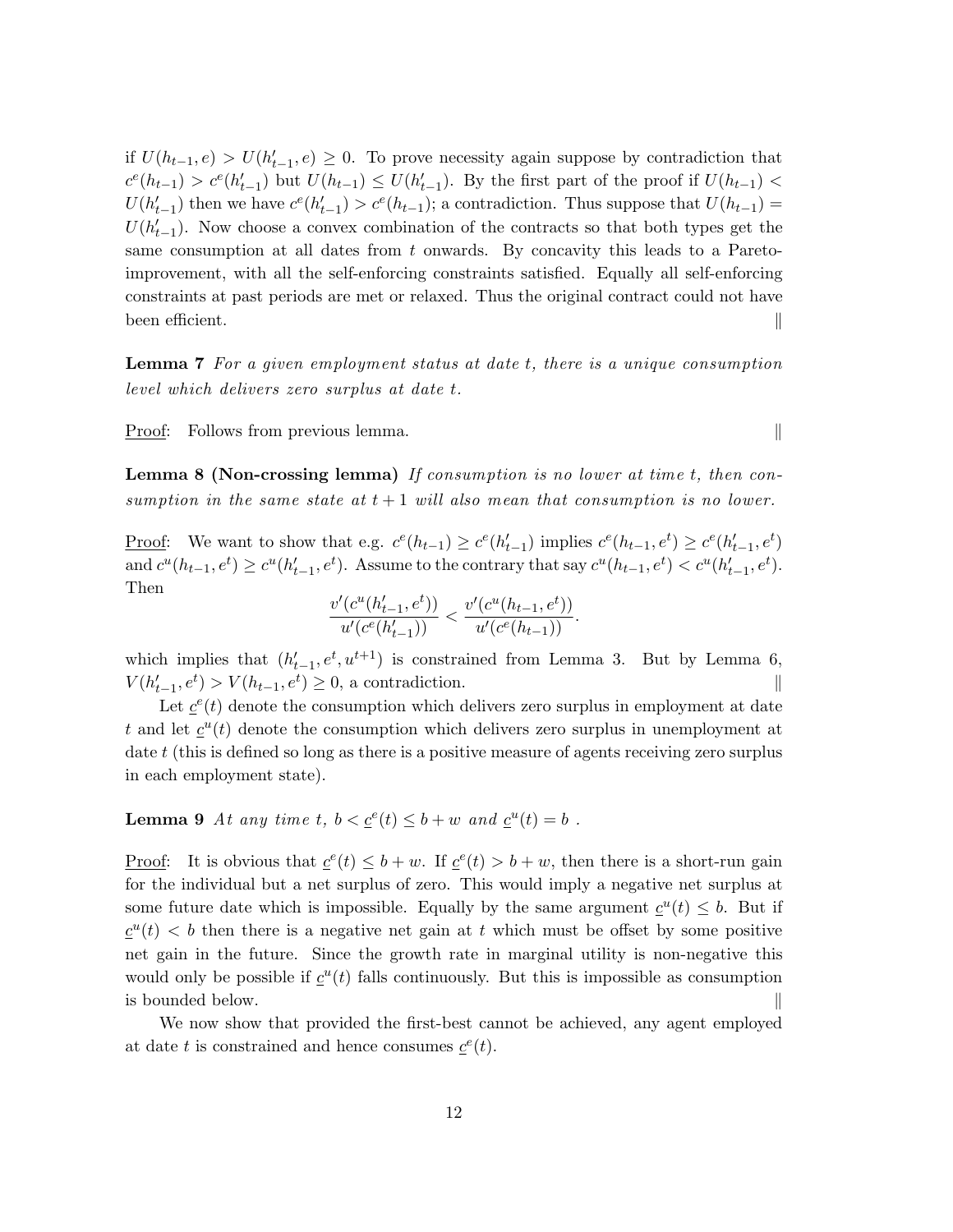Lemma 10 Assuming that the first-best is not attainable, at each t an employed agent is constrained.

<u>Proof</u>: Suppose that the employed at  $t-1$  are all constrained:  $U(h_{t-2}) = 0$  for all  $h_{t-2}$ . To show that the employed at t are constrained, first assume that some who are employed both at  $t - 1$  and t have marginal utility growth equal to  $g(t)$  that is  $u'(c^e(\hat{h}_{t-2}, e))/u'(c^e(\hat{h}_{t-2})) = 1+g(t)$  for some  $\hat{h}_{t-2}$ . We show this is impossible, and hence all such agents must be constrained at  $t$ . First, the growth rate must be the same in the unemployment state at t:  $v'(c^u(\hat{h}_{t-2}, e))/u'(c^e(\hat{h}_{t-2})) = 1+g(t)$  since otherwise  $c^u(\hat{h}_{t-2}, e) =$ b, by Lemma 9, and thus  $u'(c^e(\hat{h}_{t-2}, e)) > v'(b)$ , which is impossible. Suppose w.l.o.g. that thereafter, as soon as the employed state occurs, say at any time  $t' \geq t + 1$ , total surplus discounted to t' will be zero, i.e.,  $U(\hat{h}_{t-2}, e_{t-1}, s_t, u_{t+1}, \dots u_{t'-1}) = 0$  (where  $s_t = u_t, e_t$ ). This is w.l.o.g. as we can consider the path where  $u$  is repeated from date  $t$ , until the last time that  $v'(c^{e}(\hat{h}_{t'-2}, e_{t-1}, s_t, u_{t+1}, \ldots, u_{t''-1}))/u'(c^{u}(\hat{h}_{t'-2}, e_{t-1}, s_t, u_{t+1}, \ldots, u_{t''-2})) = 1 +$  $g(t'')$ . Thereafter, by definition, as soon as the employed state occurs, total surplus will be zero. We can use  $t''$  to replace t. To simplify notation, define per-period surpluses  $S_{t-1}^e$  =  $u(c^e(\hat{h}_{t-2})) - u(w+b), S_t^e = u(c^e(\hat{h}_{t-2}, e)) - u(w+b)$  and  $S_{t'}^u = v(c^u(\hat{h}_{t-2}, e, u, ..., u)) - v(b)$ for all  $t' \geq t$  ( $t' - t - 1$  periods of unemployment after  $t - 1$ ). Note that the surplus from  $t+1$  on is the same after both histories  $(\hat{h}_{t-1}, e)$  and  $(\hat{h}_{t-1}, u)$ , since marginal utilities are the same at t by assumption, and the transition from t to  $t + 1$  depends only on marginal utility at t. Define Z to be the total surplus from  $t + 1$  onwards:

$$
Z = pS_{t+1}^u + \delta p^2 S_{t+2}^u + \delta^2 p^3 S_{t+3}^u \dots \tag{2}
$$

(using the fact that after date  $t$  an employment state implies total surplus from that point is zero). We have by virtue of  $U(\hat{h}_{t-2}) = 0$ ,

$$
-S_{t-1}^{e} = (1-p)\delta U(\hat{h}_{t-2}, e) + p(\delta S_{t}^{u} + \delta^{2} Z)
$$
\n(3)

$$
\geq p\left(\delta S_t^u + \delta^2 Z\right) \tag{4}
$$

where the inequality follows from  $U(\hat{h}_{t-2}, e) \geq 0$ . By  $U(\hat{h}_{t-2}, e) \geq 0$ ,

$$
-S_t^e \le \delta Z. \tag{5}
$$

In view of  $S_{t'+1}^u \leq S_{t'}^u$  for all  $t' \geq t$  due to  $g(t'+1) > 0$  (no first-best), we have  $S_t^u \geq S_{t'}^u$ for all  $t' > t$ . From (2), this implies  $pS_t^u/(1 - \delta p) > Z$ . Hence

$$
p\left(\delta S_t^u + \delta^2 Z\right) > \delta Z\tag{6}
$$

We also have  $S_{t-1}^e > S_t^e$  due to  $g(t'+1) > 0$ . Using this and combining (4), (5) and (6), we have  $-S_{t-1}^e \ge p \left( \delta S_t^u + \delta^2 Z \right) > \delta Z \ge -S_t^e > -S_{t-1}^e$ , a contradiction. Since the initial time period has all employed agents making the same transfer, this transfer must be such that the employed initially have a zero net surplus and this completes the proof.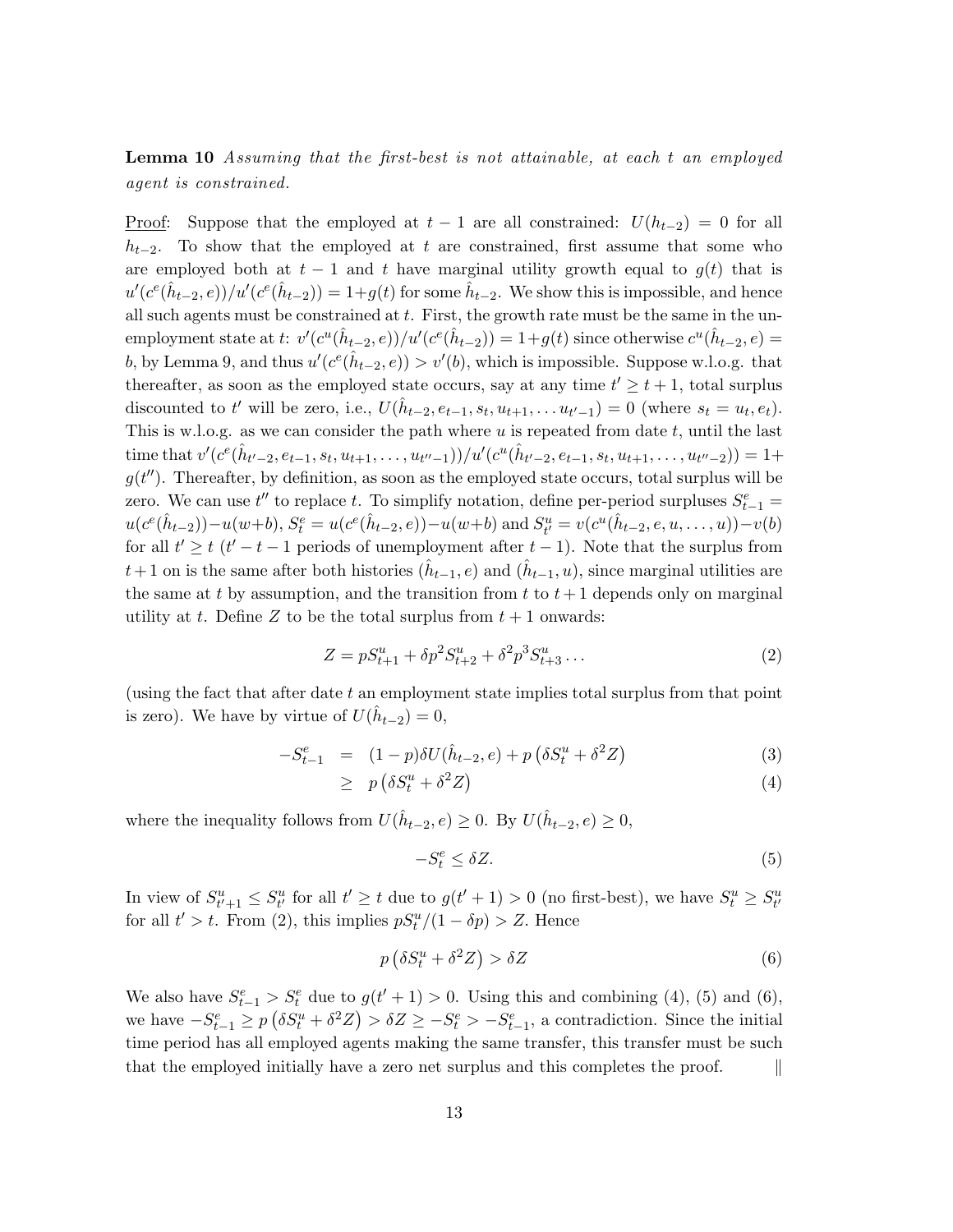**Theorem 1** At any time t the transition rule from  $t - 1$  is determined by two numbers  $b + (1 - p)w \leq c_e(t) \leq b + w$  and  $g(t) \geq 0$  such that the transition between states satisfies

1. A transition to an employment state

$$
c^{e}(h_{t-1}, u) = c^{e}(h_{t-1}, e) = \underline{c}^{e}(t).
$$

- 2. A transition to an unemployment state
	- (a) From an unemployment state

$$
c^{u}(h_{t-1}, u) = \begin{cases} v'^{-1}((1+g(t))v'(c^{u}(h_{t-1}))), & \text{if } c^{u}(h_{t-1}, u) \ge b \\ b, & \text{otherwise.} \end{cases}
$$

(b) From an employment state

$$
c^{u}(h_{t-1},e) = \begin{cases} v'^{-1}((1+g(t))u'(\underline{c}^{e}(t))), & \text{if } c^{u}(h_{t-1},e) \ge b \\ b, & \text{otherwise.} \end{cases}
$$

Proof: It has already been shown that the workers either have a growth rate in marginal utility of  $g(t) \geq 0$  or are constrained. Equally it has been shown that employed workers are constrained, get a zero surplus and consume  $\underline{c}^e(t)$  and unemployed workers who are  $\Box$  constrained consume b.  $\Box$ 

Note that  $c_e(t)$  and  $g(t)$  are jointly determined via the aggregate resource constraint.

Remark 4 Results are easily generalized to more than two states. For example w may be state dependent. The same key features apply: unconstrained agents have the same growth rate in marginal utility and there is some unique consumption level associated with giving a zero surplus in each state.

**Remark 5** It is possible to introduce an aggregate shock, say with w varying over time but common to all workers.

#### 3.3 The steady-state

In the steady-state  $c_e(t) = c_e$  and  $g(t) = g$  independent of t. All employed households have the same consumption  $c_e$  and make the same transfer  $\tau = b + w - c_e$ . They are always constrained and have a zero surplus,  $U(h_t) = 0$  for any past history. The unemployed are either constrained with consumption of b or are unconstrained and have a marginal utility growth rate of  $g$ . The implications are that if full insurance is not sustainable  $c_e > b + w - \tau^{**}$ , then there are a finite set of consumption states. If there are  $S + 1$  such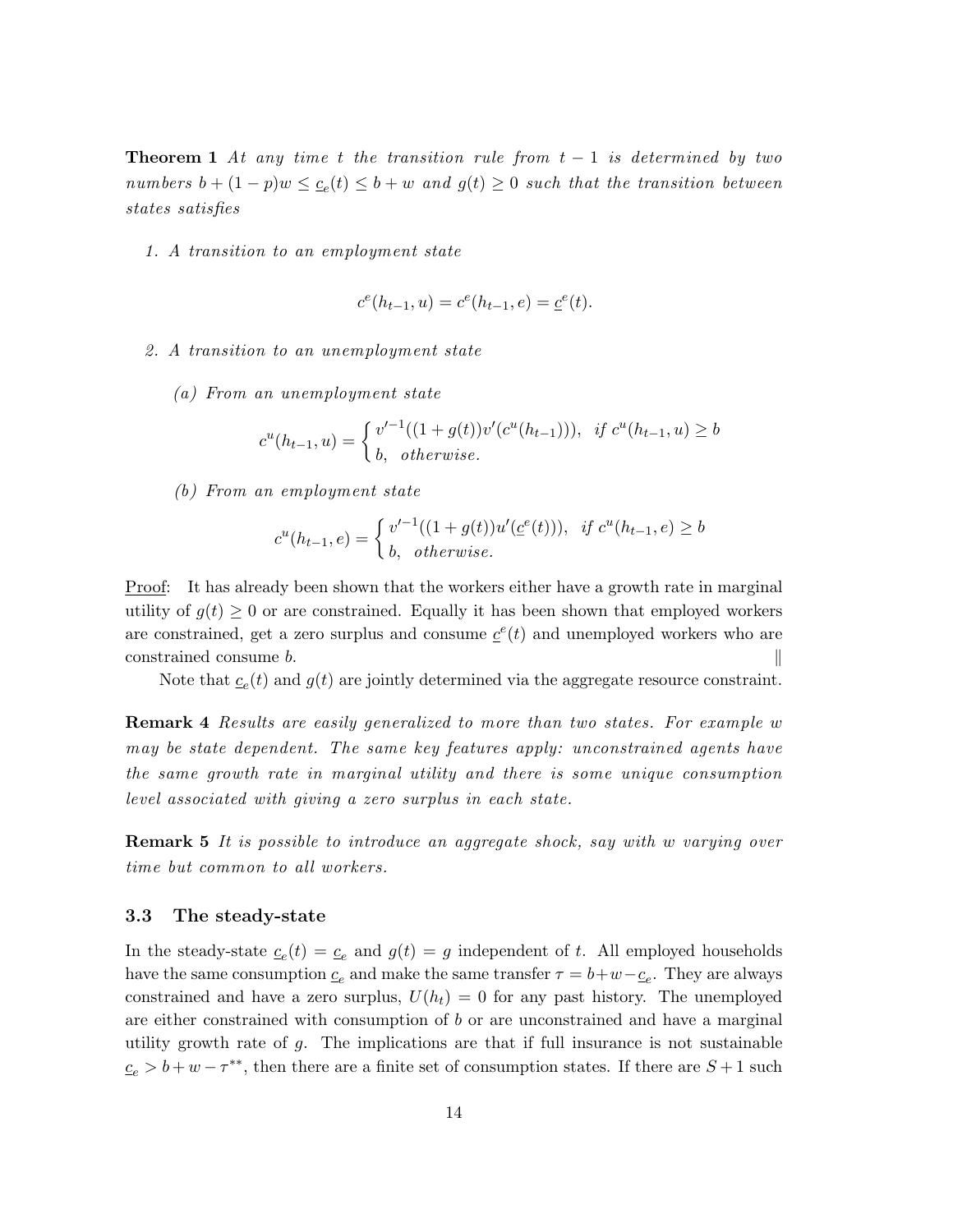states indexed  $s = 0, 1, \ldots, S$ , with  $s = 0$  indexing the employed state, then the proportion of the population in state s in the steady-state is  $(1-p)p^s$  for  $s=0,1,\ldots,S-1$  and  $p^S$ for state S.

There are two important things to note here. First, the steady-state determines the constant distribution of wealth. But although the distribution of wealth is constant over time, there is mobility of individuals within the distribution as their length of unemployment or employment status changes. Secondly the unemployed will receive a transfer from the insurance scheme, but the transfer falls with each consecutive unemployment state and eventually falls to zero after S periods of unemployment. In the optimum informal insurance scheme benefits are declining over time and are time limited.

It is easy to compute the net surplus that each agent receives in the steady-state. Let  $c_s$  denote consumption after s successive periods of unemployment. We have  $c_s =$  $v'^{-1}((1+g)v'(c_{s-1}))$  for  $s = 2, 3, ..., S-1$ ,  $c_s = b$  for  $s \geq S$  and  $c_1 = v'^{-1}((1+g)u'(c_e)).$ For notational consistency let  $c_0 = c_e$  be the consumption in the employment state in the steady-state. Then let  $V_s$  denote the net surplus of an unemployed worker who has had s successive periods of unemployment. Since the employed worker receives a zero net surplus, the surplus equations are:

$$
0 = u(c_0) - u(b+w) + \delta pV_1
$$
  
\n
$$
V_1 = v(c_1) - v(b) + \delta pV_2
$$
  
\n
$$
\vdots = \vdots
$$
  
\n
$$
V_s = v(c_s) - v(b) + \delta pV_{s+1}
$$
  
\n
$$
\vdots = \vdots
$$
  
\n
$$
V_{S-1} = v(c_{S-1}) - v(b) + \delta pV_S
$$
  
\n
$$
V_S = 0
$$

Since an employed worker receives no surplus, the equation for  $V_s$  consists only of the short term utility benefit  $v(c_s) - v(b)$  plus the discounted value of the surplus from the subsequent unemployment period,  $V_{s+1}$ . This surplus is discounted by the adjusted discount factor  $p\delta$  where the discount factor  $\delta$  is adjusted by multiplying by the probability of unemployment p. Solving these equations recursively gives

$$
(v(c_0) - u(c_0)) + (u(b+w) - v(b)) = \sum_{s=0}^{S-1} p^s \delta^s (v(c_s) - v(b)).
$$
\n(7)

Given the distribution of consumption, there is also an aggregate constraint that aggregate consumption equals aggregate resources:

$$
(1-p)\sum_{s=0}^{S-1} p^s c_s + p^S b = b + (1-p)w.
$$
 (8)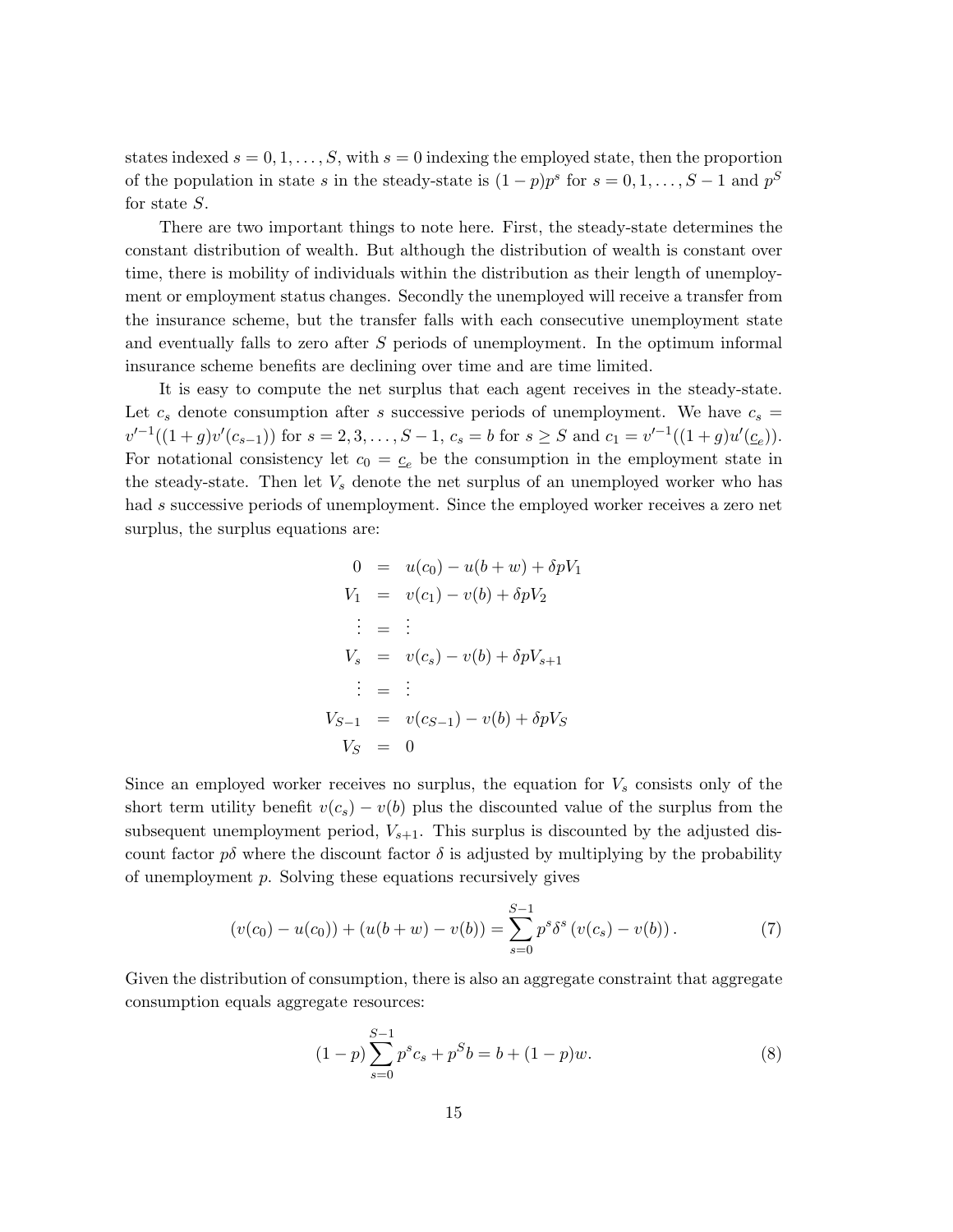Since each  $c_s$  depends only on  $c_0$  and g, these two equations together with the condition that  $c_S = b$  determine  $c_0$ , g and S. The aggregate social welfare in the steady-state relative to autarky is

$$
(1-p)(u(c_0) - u(b+w)) + \sum_{s=1}^{S-1} (1-p)p^s (v(c_s) - v(b))).
$$

To see how the steady-state can be computed, consider an example where  $u(c)$  $v(c) - x = \log_e(c) - x$  where x is the disutility of labour. In this case  $c_s = \frac{c_0}{(1+g)^s}$  for  $s = 0, 1, \ldots, S - 1$ . Since  $g > 0$ , a constant growth rate in marginal utility translates to a proportionate fall in consumption with successive periods of unemployment. With consumptions so determined, the surplus equation (7) can be rewritten as

$$
\log_e(b) - \log_e(b+w) = \sum_{s=0}^{S-1} \beta^s (\log_e(c_0) - \log_e(b) - s \log_e(1+g))
$$
  
= 
$$
\frac{(1-\beta^S)}{(1-\beta)} (\log_e(c_0) - \log_e(b))
$$
(9)  

$$
-\left(\frac{\beta(1-\beta^S)}{(1-\beta)^2} - \frac{S\beta^S}{(1-\beta)}\right) \log_e(1+g)
$$

where  $\beta = p\delta$  is the adjusted discount factor. Let T solve the equation  $c_S = b = \frac{c_0}{(1+c_0)^2}$  $\frac{c_0}{(1+g)^T}$ i.e.  $T = \frac{\log_e(c_0) - \log_e(b)}{\log(1+a)}$  $\frac{\log_e(0) - \log_e(0)}{\log_e(1+g)}$ . Since  $c_S = b, S = [T]$  where  $[T]$  is the smallest integer greater than or equal to  $T$ . Substituting these conditions into equation (9) gives

$$
\log_e(b+w) - \log_e(b) = \log_e(1+g) \left( \frac{T}{(1-\beta)} - \frac{(T - [T])\beta^{[T]}}{(1-\beta)} - \frac{\beta(1-\beta^{[T]})}{(1-\beta)^2} \right)
$$

This provides a continuous mapping from  $T$  into the growth rate of marginal utility  $g$ . Equally in this case of log utility the aggregate constraint (8) becomes

$$
c_0 = \left(\frac{(1-\gamma)}{(1-\gamma\sqrt{|\mathcal{F}|})}\right)\left(w + \left(\frac{(1-p\sqrt{|\mathcal{F}|})}{(1-p)}\right)b\right)
$$

where  $\gamma = \frac{p}{(1+p)^2}$  $\frac{p}{(1+g)}$  adjusts the probability of unemployment by the proportionate fall in consumption, so that the consumption of the employed worker,  $c_0$  is a function of the growth rate g and T. Write  $g = f(T)$  and  $c_0 = h(f(T), T)$ . Then the function

$$
\zeta(T) = \frac{(\log_e(h(f(T), T) - \log_e(b)))}{\log_e(1 + f(T))}
$$

maps  $T$  back into itself. Finding a fixed point of this continuous mapping gives the steady-state solution. Note that  $T = 1$  is always a fixed point of the mapping and since T is defined on  $[1,\infty)$  there may be no fixed point greater than one. The two extreme cases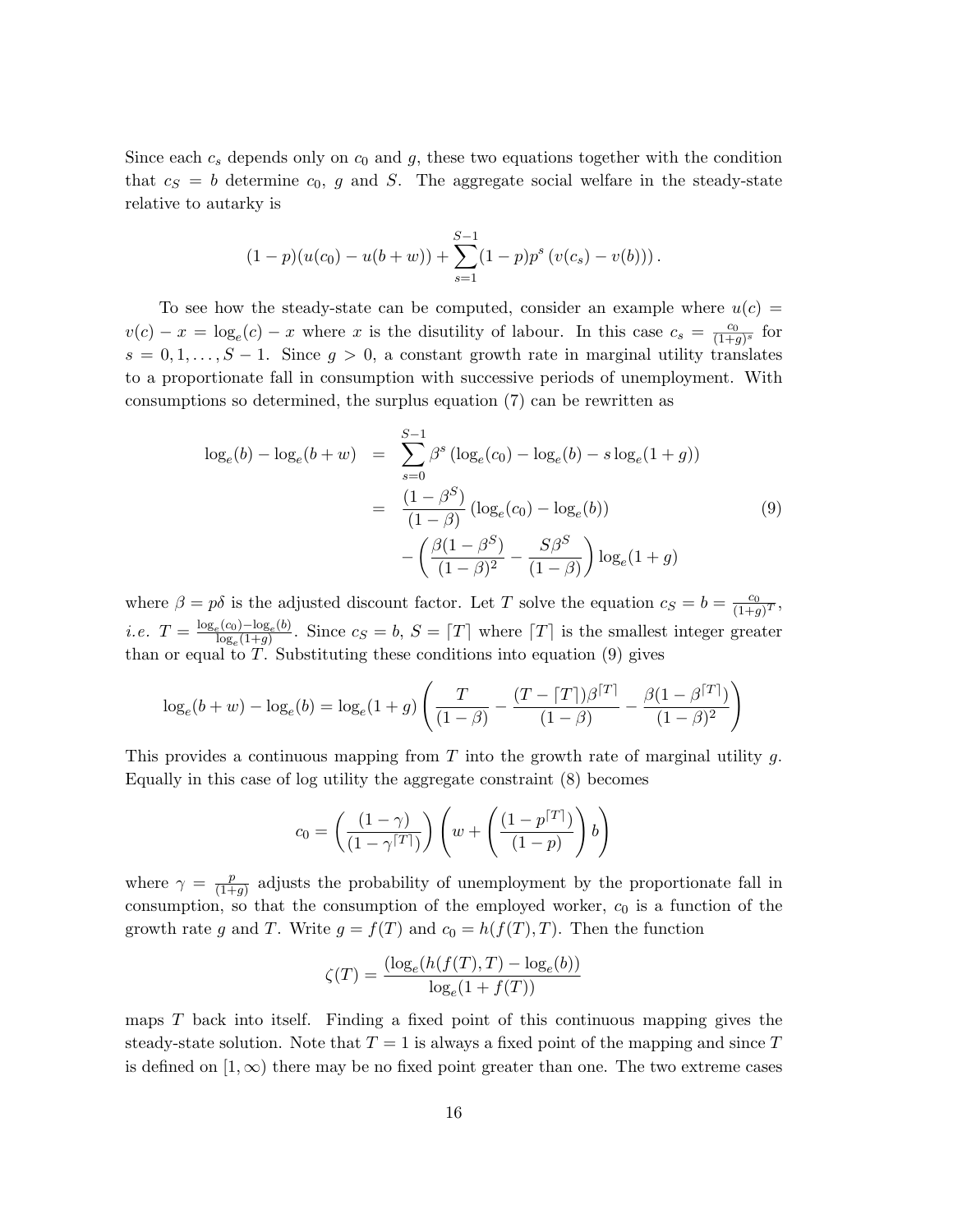

Figure 3: The Steady-State Solution

are where  $T = 1$  is the only fixed point and where there is no other fixed point but the mapping diverges to infinity. The first case corresponds to the situation where no private insurance is sustainable and will occur for a low discount factor or a high probability of unemployment. The second case applies where full insurance can be sustained by the private insurance arrangement. These two cases are easily checked in the numerical analysis so that finding a relevant fixed point for  $T$  is an easy computational exercise.

A steady-state distribution is drawn in Figure 3.3. It is drawn for  $u(c) = v(c)$  $log_e(c)$ , *i.e.* where  $x = 0$  and for  $S = 4$ .

**Example 1** The solution when  $u(c) = v(c) = log_e(c)$ ,  $b = 1$ ,  $w = 3$ ,  $p = \frac{1}{2}$  $\frac{1}{2}, \delta = \frac{1}{2}$  $\frac{1}{2}$ , is  $c_0 = 3.11796$ ,  $g = 0.34132$  and  $S = 4$ . The unemployed are excluded from benefits after four periods of unemployment and the probability of an unemployed individual *receiving no benefits is*  $2^{-4} = \frac{1}{16}$ .

#### 3.4 Dynamics

This section considers the dynamics of the optimal private insurance and whether there may be convergence to the steady-state solution. We consider only the simple example where  $S \leq 2$ . At date  $t = 1$  the initial distribution has a proportion p with unemployed and receiving  $c^u(1)$  and a proportion  $(1-p)$  who are employed and receiving  $c^e(1)$ . In the example it is shown that for all subsequent periods  $S = 2$ ,  $(1 - p)$  are employed with consumption  $\underline{c}^e(t)$ ,  $p(1-p)$  are in their first period of disability receiving  $c^u(t)$  and the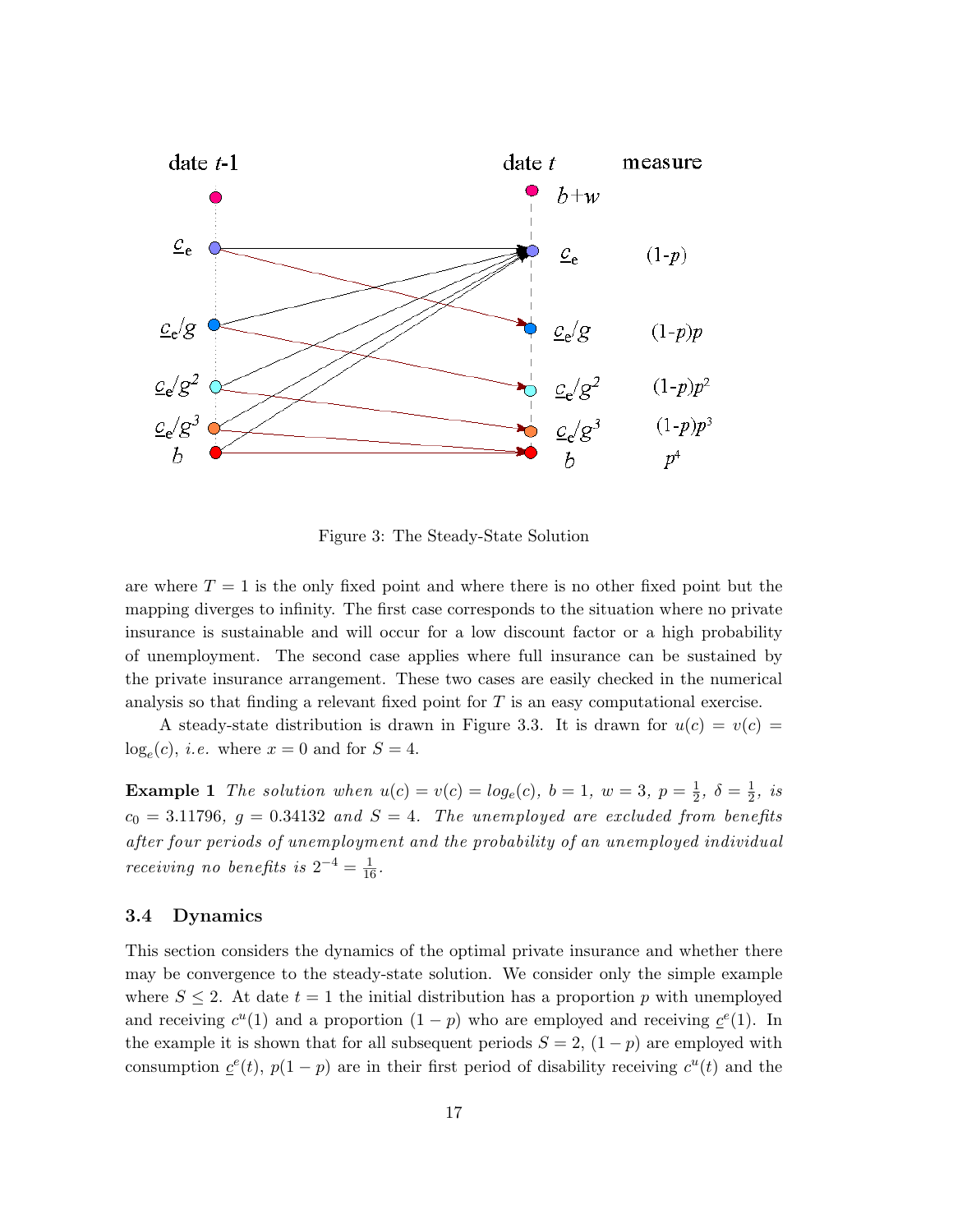remaining proportion  $p^2$  have a longer term unemployment and have a consumption of b. The employed are constrained in each period.

The aggregate constraint at date  $t = 1$  is

$$
(1 - p)\underline{c}^{e}(1) + pc^{u}(1) = b + (1 - p)w
$$

and the aggregate constraint for  $t > 1$  is

$$
(1-p)\underline{c}^{e}(t) + p(1-p)c^{u}(t) + p^{2}b = b + (1-p)w.
$$

Given these aggregate constraints, we have a dynamic equation for  $c<sup>u</sup>(t)$  given by

$$
u(w + \frac{b - pc^u(1)}{(1 - p)}) - u(b + w) + \delta p(v(c^u(2)) - v(b)) = 0
$$

and for  $t > 1$ 

$$
u(w + (1 + p)b - pcu(t)) - u(b + w) + \delta p(v(cu(t + 1)) - v(b)) = 0.
$$

The dynamic equation is

$$
c^{u}(t+1) = v^{-1}\left(v(b) + \frac{u(b+w) - u(w + (1+p)b - pc^{u}(t))}{\delta p}\right).
$$

Differentiation shows that  $\frac{dc^u(t+1)}{dc^u(t)} > 0$  and  $\frac{d^2c^u(t+1)}{d(c^u(t))^2}$  $\frac{d^2c^{\alpha}(t+1)}{d(c^{\alpha}(t))^2} > 0$ . There is a unique (nonzero) stationary point which by the convexity is unstable. Clearly any unstable path is inefficient or violates a self-enforcing constraint, therefore consumption will be chosen at the stable point from  $t > 1$ . The next example shows that it is possible to construct the exact dynamic solution in a simple case.

**Example 2**  $b = 1, w = 3, p = \frac{1}{2}$  $\frac{1}{2}, \delta = \frac{2}{5}$  $\frac{2}{5}$ ,  $u(c) = v(c) = log_e(c)$ . Then  $c^{u}(t+1) = e^{5\left(log_e(4) - log_e(\frac{9}{2} - \frac{1}{2}c^{u}(t))\right)}$ .

 $c_e(t) = 3.45$  for all  $t \ge 1$ ,  $c^u(1) = 1.55$  and  $c^u(t) = 2.1$  for all  $t > 1$ .

### 4 Public Unemployment Insurance

In this section the static model of public unemployment insurance introduced by Diamond and Mirrlees (1978) is outlined. Unlike the private insurance scheme, the public insurance scheme must respect a *moral hazard constraint* since the government is unable to observe whether the worker is ill. Also unlike private insurance arrangements, taxes, *i.e.*, payments into the scheme, can be enforced by the government.

The government chooses the tax  $\theta$  for the employed and level of subsidy  $\sigma$  for the unemployed that determine the consumption levels  $c^e = b + w - \theta$  and  $c^u = b + \sigma$  for the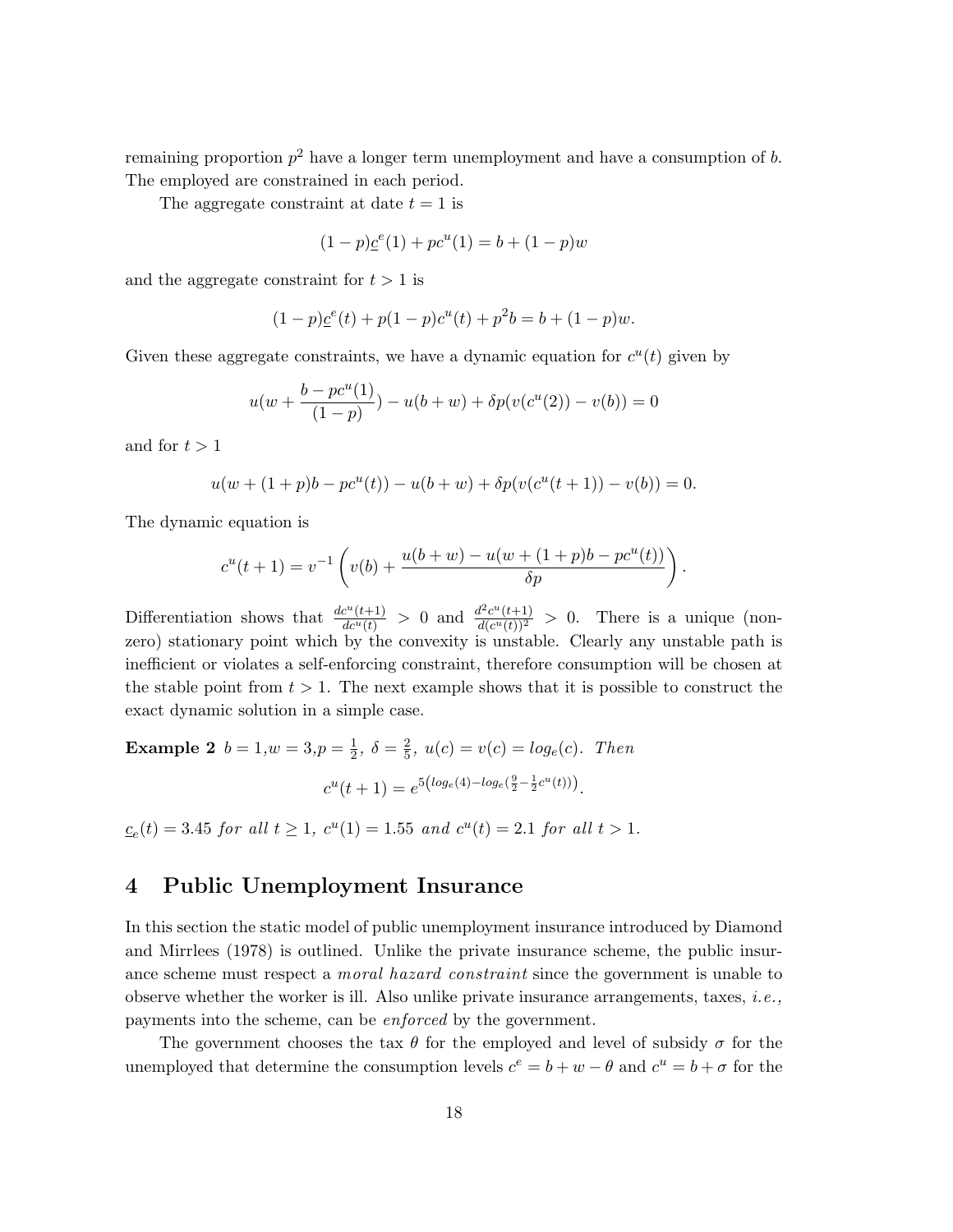

Figure 4: The First-Best Outcome

employed and unemployed respectively. Because there is a continuum of individuals and the probability of illness is independent, the aggregate resource constraint is:

$$
(1 - p)c^{e} + pc^{u} = b + (1 - p)w
$$

or  $(1-p)\theta = p\sigma$ . Thus the tax/subsidy scheme is assumed revenue neutral. It is assumed that  $\theta \in [0, w]$  as consumption cannot fall below b. Since the government is unable to determine why an individual does not work—are they feigning ill health?—its policy must also respect the moral hazard constraint that a healthy individual has no incentive to claim to be ill rather than working,

$$
u(b + w - \theta) \ge v(b + \sigma). \tag{10}
$$

The additional aggregate social welfare created by the scheme over autarky is

$$
(1-p)(u(b+w-\theta) - u(b+w)) + p(v(b+\sigma) - v(b)).
$$

We assume that the government wants to choose  $\theta \in [0, w]$  to maximize this aggregate social welfare subject to the budget balance and moral hazard constraints.

**Theorem 2 (Diamond-Mirrlees)** If  $u(c^e) = v(c^u)$  implies  $u'(c^e) \le v'(c^u)$  for all  $c^e$ and  $c^u$ , then the optimum is determined by the solution to  $u(c^e) = v(c^u)$  and the budget balance condition  $(1-p)c^e + pc^u = b + (1-p)w$ .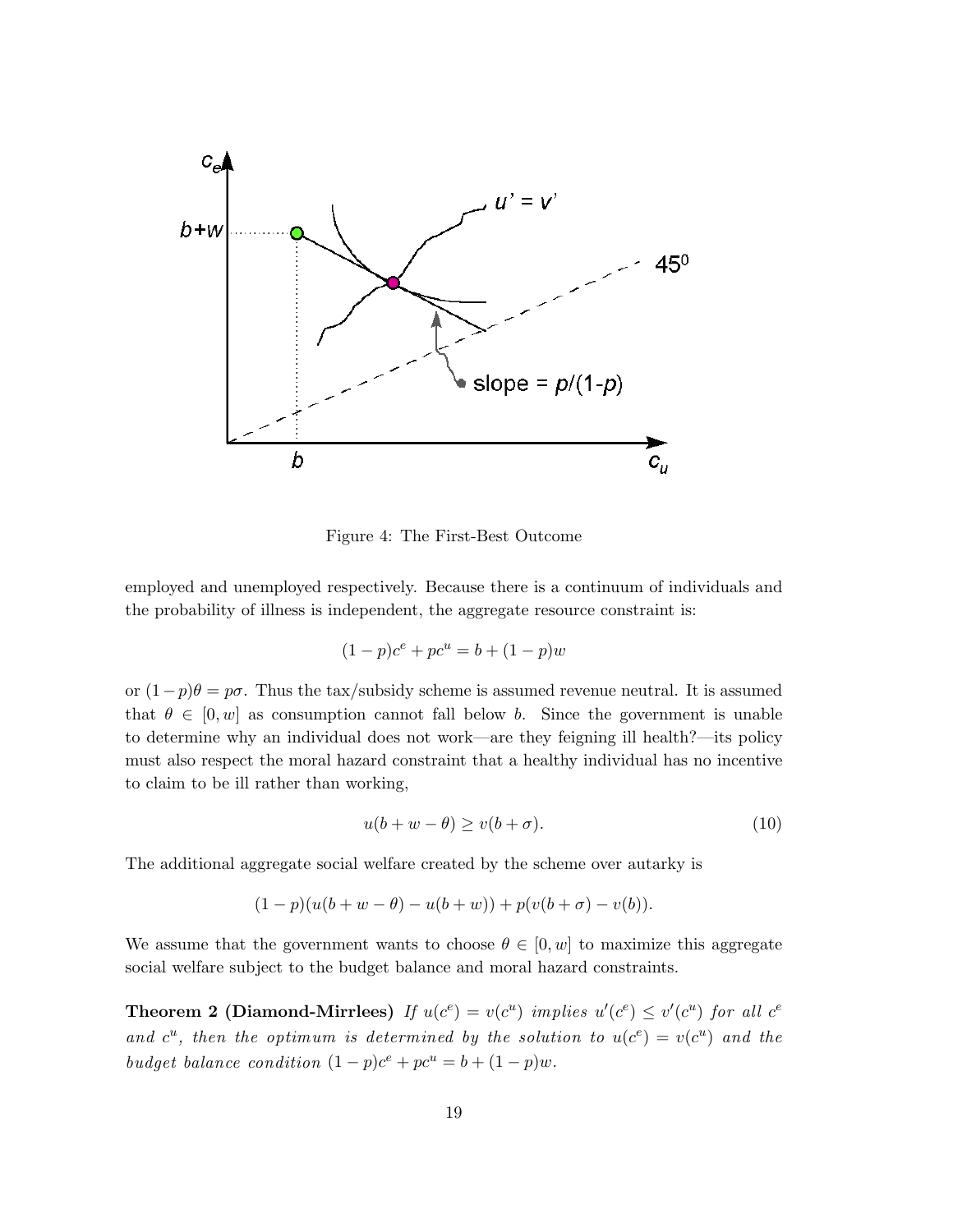

Figure 5: The Moral Hazard Constraint

Henceforth we will maintain this assumption.

**Assumption 8** The moral hazard constraint binds for the government:  $u(c^e)$  =  $v(c^u)$  implies  $u'(c^e) \le v'(c^u)$  for all  $c^e$  and  $c^u$ .

To illustrate this theorem first consider the first-best allocation of Figure 4. At the first-best only the ill will not work and the marginal utility between working and not working will be equalised. The autarkic allocation is at the point  $(b, b+w)$  and a transfer of one unit from each of the  $(1 - p)$  proportion of the population employed will give each unemployed  $p/(1-p)$  units, so the slope of the aggregate budget constraint is  $p/(1-p)$ . The social welfare function is  $(1-p)(u(c^e) - u(b+w)) + p(v(c^u) - v(b))$  and the indifference curve tangent with the budget constraint is drawn. The slope of the indifference curve is  $pv'(c^u)/(1-p)u'(c^e)$ , so tangency occurs at a point where  $v'(c^u) = u'(c^e)$  and the locus of such points is also drawn. By diminishing marginal utility, this locus is upward sloping and the indifference curve is convex. By the assumption that risk-sharing is desirable, this locus passes below the endowment point. By Assumption 5 at the first-best optimum the employed get no less than the unemployed, so that the  $v'(c^u) = u'(c^e)$  locus lies above the  $45^0$  line.

Figure 4 illustrates the Diamond-Mirrlees solution. It must involve equal utility for the employed and unemployed as by the convexity of the indifference curve this gets closer to the first-best insurance. The solution lies at the intersection between the budget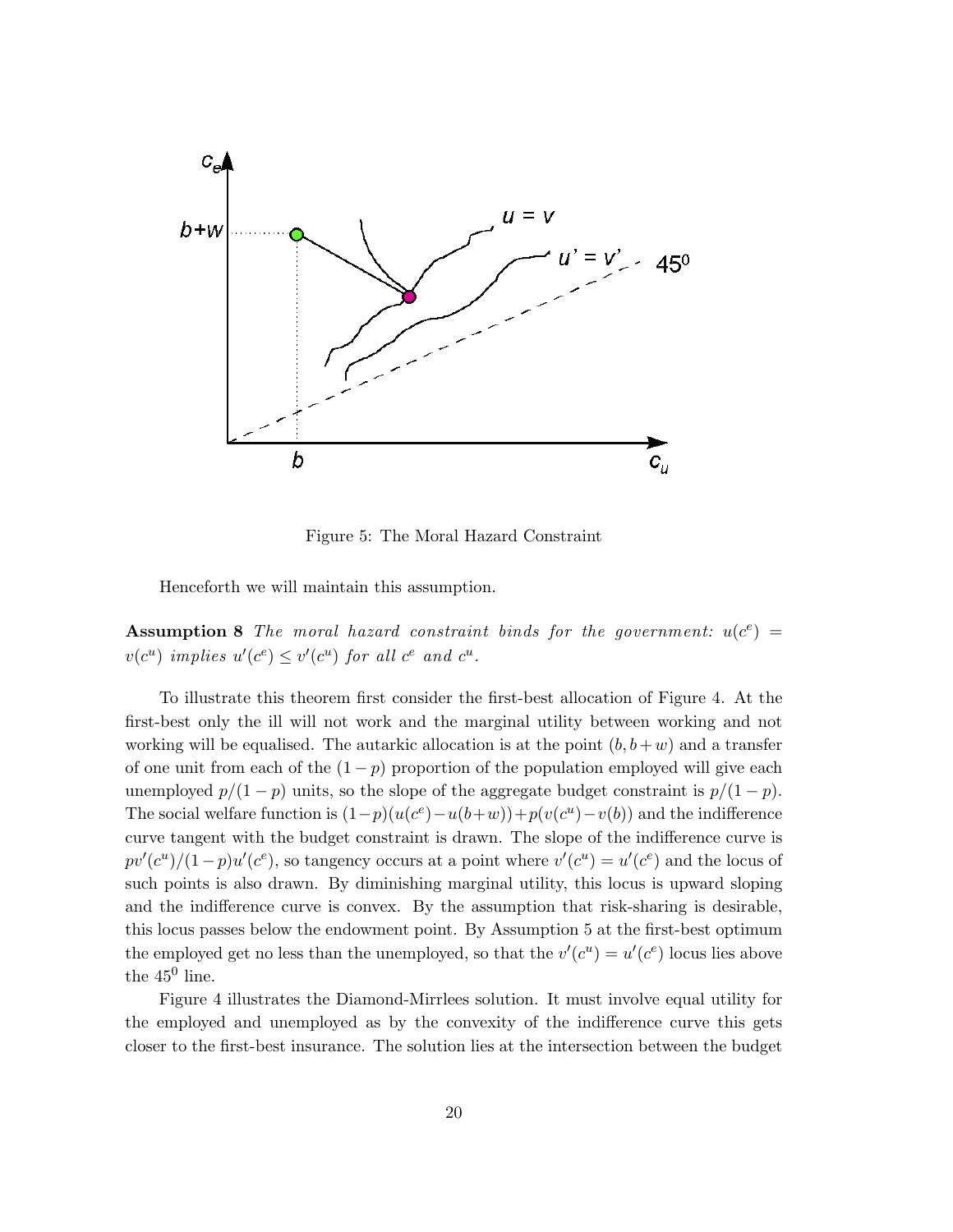constraint and the  $u(c^e) = v(c^u)$  locus. The  $u(c^e) = v(c^u)$  locus lies above the  $v'(c^u) =$  $u'(c^e)$  locus by Assumption 8 that the first best is not feasible.

# 5 Crowding Out

In this section we turn to the main issue in this paper. How do the public and private insurance schemes interact? Does public insurance crowd out private insurance? And can it be optimal to have a mix of public and private insurance?

To do this we bring together the analysis of Section 3 and Section 4. We consider the effect on the steady-state of private insurance from a (static) government insurance scheme of the Diamond-Mirrlees type. The public insurance scheme will affect the private insurance provision by changing the fall-back utility of both the employed and unemployed. The public insurance will provide some risk-sharing gains by reducing the variability of marginal utility for the employed and unemployed. However, in achieving these risksharing gains, the public insurance will make the punishment of removal of future private insurance from anyone who reneges on their private insurance payments less severe, and therefore may reduce the risk-sharing achieved by the private insurance arrangement itself. Thus it is unclear a priori which effect may dominate or whether a combination of public and private insurance may be optimal.

In addition to the assumption that the government cannot observe illness, it is assumed that the government cannot observe the workings of the private insurance arrangement  $(i.e.,$  it cannot observe the consumption of individuals), but can only observe an individual's employment status. Thus the tax or subsidy can only be based on employment status and not consumption. Further we analyse a static public insurance where tax or subsidy depends only on current employment status. Thus the public insurance scheme we consider here is of the same form as that examined in Section 4. It is simply a tax on the employed of  $\theta \in [0, w]$  and a subsidy to the unemployed of  $\sigma$ . It is assumed that the public insurance is revenue neutral. Given that moral hazard problem is solved, so that the fraction of the population unemployed is indeed  $p$ , the condition for revenue neutral insurance is as before  $(1 - p)\theta = p\sigma$ .

For given  $(\sigma, \theta)$ , the private insurance scheme will solve exactly the same problem as given in Section 3, except that income in the employment state is now  $b + w - \theta$ , and in the unemployment state it is  $b + \sigma$ .

The relevant moral hazard constraint of the government is that of a worker in the private insurance scheme but contemplating shirking and collecting government unemployment insurance even though not ill. Such an individual will be observed as shirking by his fellows and therefore will receive no future benefits from the private insurance arrangement. We now show that if we consider the steady-state of the private insur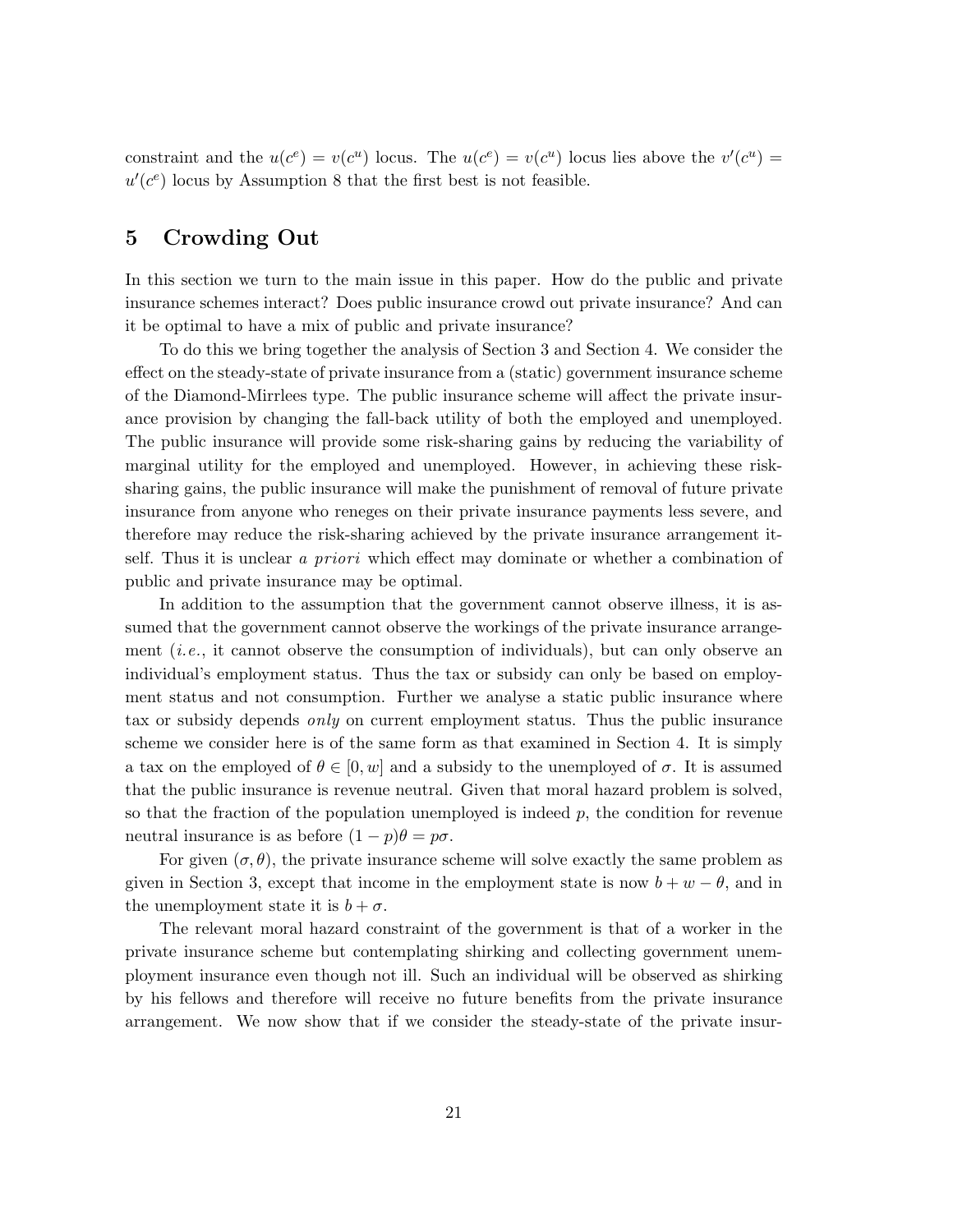ance scheme, the moral hazard constraint for the government is indeed equation (10) of Section 4.

Lemma 11 The moral hazard constraint in the model with both public and private insurance is given by  $(10)$ , i.e., it is the same as in the model with only public insurance:

$$
u(b + w - \theta) \ge v(b + \sigma).
$$

Suppose that this equation holds and consider an employed agent in the private insurance arrangement who is contemplating feigning ill health to take advantage of the government subsidy to the unemployed. As demonstrated in Subsection 3.3 a healthy and employed worker at t receives  $U(h_{t-1}) = 0$ , where the surplus is now measured relative to what they would have outside the private insurance scheme, *i.e.*  $b+w-\theta$  for the employed and  $b+\sigma$ for the unemployed. If illness is feigned, the current utility gain over autarky would be  $v(b+\sigma) - u(b+w-\theta)$ . By assumption, the feigning of ill health would be recognized by fellow members of the private insurance scheme so that in the future the individual would not participate in private insurance and would be reliant only on government insurance. Since the public insurance scheme respects the moral hazard constraint of equation (10), no-one participating in the government insurance scheme will feign ill health and hence the future net surplus of any individulal feigning ill health in the current period is zero. Thus the overall gain to an individual in the private insurance scheme of feigning ill health is  $v(b+\sigma)-u(b+w-\theta)$  which is non-positive by assumption. Thus given that  $U(h_{t-1})=0$ , equation (10) is necessary and sufficient for no individual to have an incentive to feign illness at t.

Remark 6 Since the moral hazard constraint is the same whether an agent is receiving private insurance or not our analysis also applies to the situation where there is some fraction of agents outside the private insurance scheme. Thus it is possible to undertake a welfare analysis of the effect of public insurance even when only a fraction of the agents participate in private insurance. Clearly the smaller the fraction of the population that are members of a private insurance scheme, the greater the weight that will be given to public insurance.

**Remark 7** In line with Section 4, we do not consider negative taxes, i.e. taxation of the unemployed. Although there is a lower bound on consumption of b, negative taxes may be feasible if it could be guaranteed that the private insurance arrangements stepped in to offset any tax on the unemployed. This would be impossible if there were some fraction of agents outside the private insurance scheme. Since the government cannot by assumption observe whether an individual receives private insurance, we rule out negative taxes as infeasible.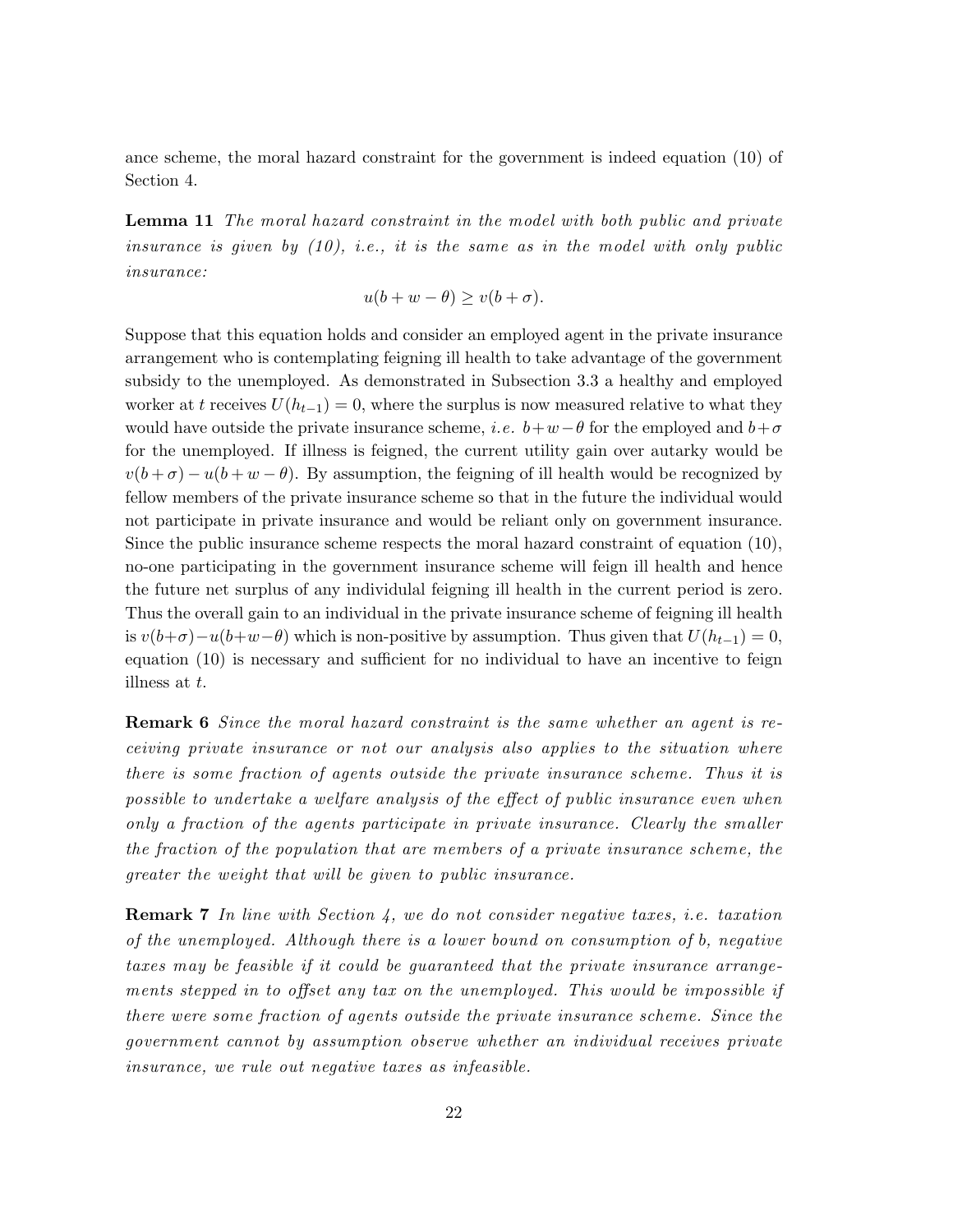It is easy to construct examples such that for certain parameter values, public insurance alone will be optimal and for other parameter values private insurance will be optimal. From Assumption 7 it is known that there will be no private insurance if the risk-sharing gains are sufficiently small, i.e. if the discount factor is sufficiently small or if the probability of unemployment is sufficiently high. Thus if the parameter values are such that no private insurance is feasible, and the government's moral hazard constraint does not bind, then it is possible to raise welfare through public insurance alone. If the moral hazard constraint binds before any private insurance becomes feasible, then public insurance alone will be optimal. Equally if the discount factor is high enough that the first-best can be sustained by private insurance, then private insurance alone will achieve the optimum as by Assumption 8 the government is constrained from achieving the first-best by the moral hazard constraint.

As we now show it is possible to construct examples where the government can inadvertently lower welfare by increasing public insurance. That is there may be more than 1-1 crowding out of private insurance. Equally it is possible to construct examples where a combination of public insurance and private insurance can actually raise welfare. Since it is difficult to obtain analytical results, our examples are constructed numerically.

For simplicity we will consider the case where  $u(c) = v(c) - x = \log_e(c) - x$  where x is the disutility of labour. The aggregate welfare generated by the public insurance relative to autarky is:

$$
(1-p)(\log_e(b+w-\theta)-\log_e(b+w))+p(\log_e(b+\sigma)-\log_e(b))
$$

which is increasing in  $\theta$  given Assumptions 4 and 8. The moral hazard constraint in this case is

$$
\log_e(w + b - \theta) - \log_e(b + \sigma) \ge x
$$

and this will limit the tax  $\theta$  that can be imposed on the employed. The aggregate social welfare in the steady-state generated by private insurance relative to the fall back of only public insurance is

$$
(1-p)(\log_e(c_0) - \log_e(b+w-\theta)) + \sum_{s=1}^{S-1} (1-p)p^s(\log_e(c_0) - \log_e(b+\sigma) - s\log_e(1+g)).
$$

The steady-state for the private insurance can be computed as described in Subsection 3.3 and the net welfare from public insurance and private insurance calculated for different values of public taxation  $\theta$ . The total welfare can then be computed<sup>3</sup> and the diagrams below show the welfare from public insurance, private insurance and total welfare as a percentage of the first-best welfare relative to autarky.

The following example shows that there can be more than 1-1 crowding out:

<sup>&</sup>lt;sup>3</sup>It is assumed that only a fraction of agents of measure zero are outside the private insurance scheme in the calculations below.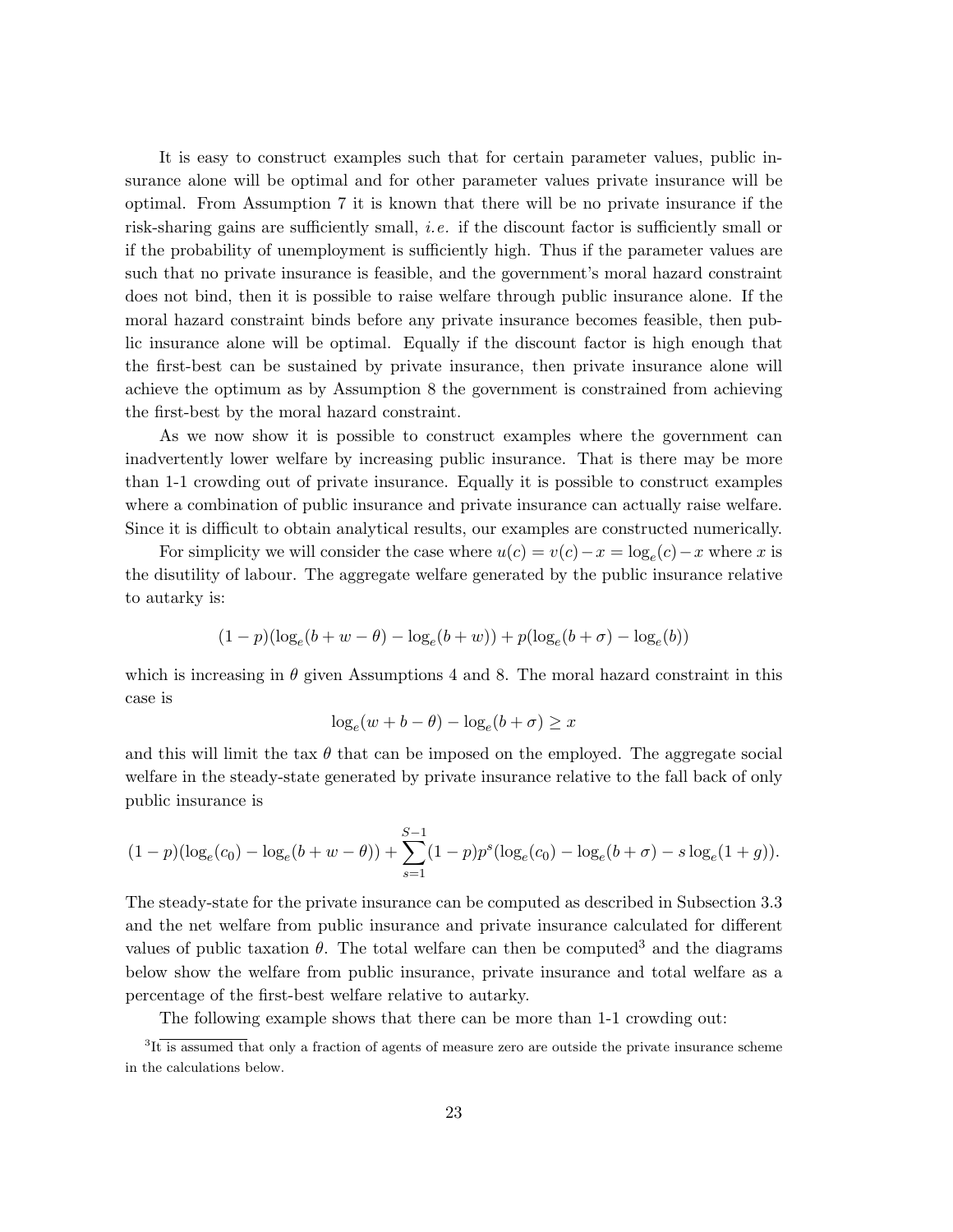

Figure 6: The Crowding-Out Effect

**Example 3** Suppose  $u(c) = v(c) - x = log_e(c)$ ,  $b = 100$ ,  $w = 300$ ,  $p = \frac{1}{2}$  $\frac{1}{2}, \delta = \frac{2}{3}$  $\frac{2}{3}$ ,  $x = \log_e(\frac{17}{8})$  $\frac{d\Gamma}{8}$ ). The welfare from public and private insurance and total welfare for different values of tax (consistent with the moral hazard constraint) is plotted in Figure 5. The maximum tax is  $\theta = 60$ . At  $\theta = 60$ , the public insurance scheme generates 68.90% of the first-best surplus. At this tax rate, the private insurance generates an additional 22.63% of the first-best surplus. Thus the public and private insurance schemes together generate 91.53% of the first-best surplus. At  $\theta = 0$  the private insurance scheme alone generates 99.88% of the first-best surplus. So the optimum is to have no public insurance and have only private arrangements provide unemployment insurance.

The next example demonstrates that a mixture of private and public insurance may dominate either public or private insurance alone.

**Example 4** Suppose  $u(c) = v(c) - x = log_e(c)$ ,  $b = 515$ ,  $w = 125$ ,  $p = \frac{4}{5}$  $\frac{4}{5}, \delta = \frac{19}{20},$  $x = \log_e(58/53)$ . The aggregate welfare for different values of tax is plotted in Figure 5. With  $x = \log_e(\frac{58}{53})$  the maximum tax is  $\theta = 60$ . At  $\theta = 60$ , the public insurance scheme generates 83.21% of the first-best surplus. At this tax rate, the private insurance generates an additional 9.66% of the first-best surplus. Thus the public and private insurance schemes together generate 92.87% of the first-best surplus. At  $\theta = 0$  the private insurance scheme alone generates 89.70% of the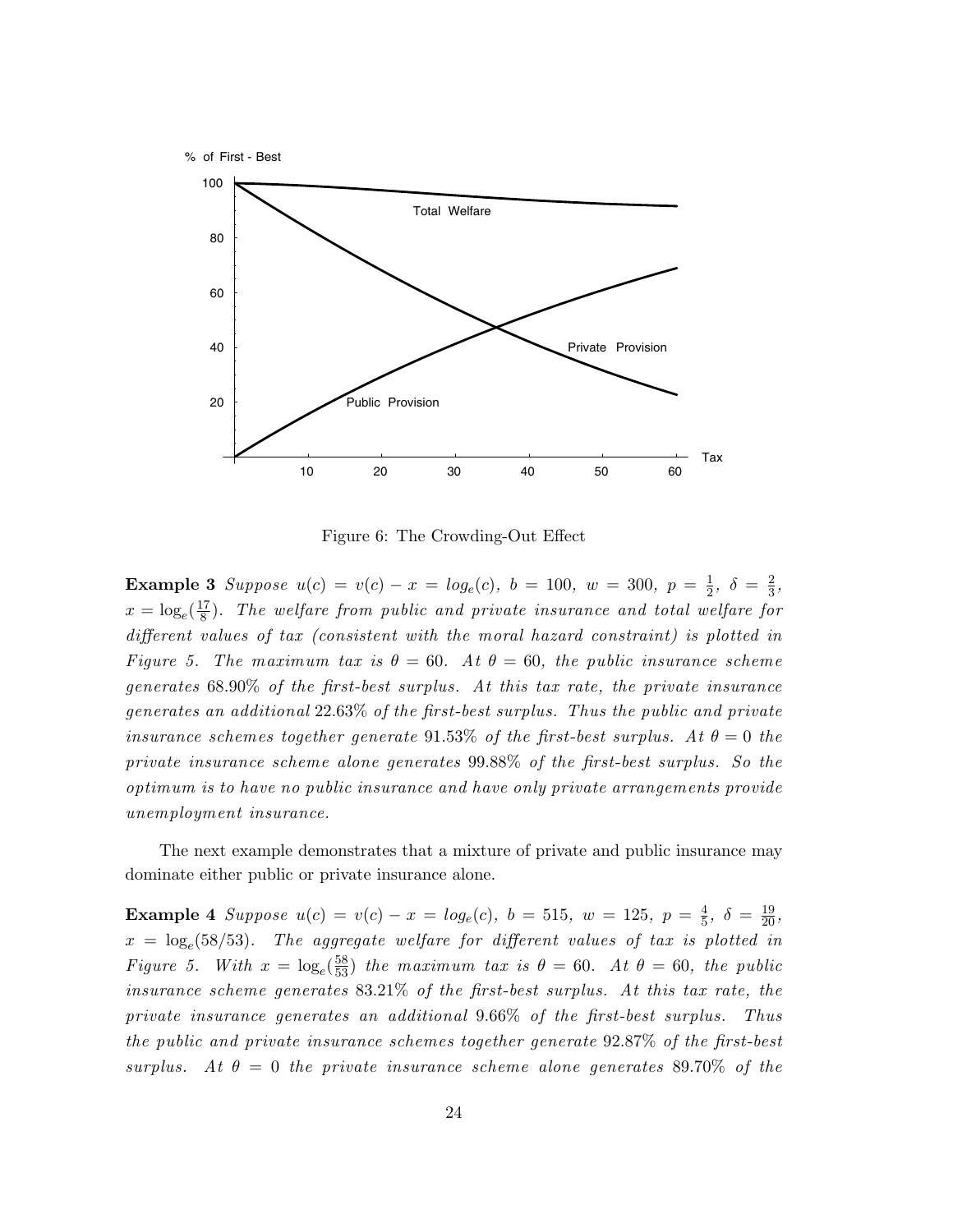

Figure 7: An Optimal Mix of Public and Private Insurance

first-best surplus but still less than that achieved with the maximum tax rate of  $\theta = 60$ 

# 6 Conclusion

We have considered a model of the interaction between private and public insurance schemes. The advantage of the private insurance scheme is that it does not face the moral hazard constraint faced by government. However, the disadvantage of the private insurance scheme is that it cannot enforce payments into the scheme in the way the government scheme can.

We have developed a model of private insurance in a large economy using straightforward arbitrage arguments. The optimum private insurance scheme has a number of interesting properties. The amount received falls with the length of unemployment and is time limited. After a certain length of unemployment no insurance benefits are received. In the steady-state all the employed pay the same amount into the private insurance scheme irrespective of their past unemployment history.

We have shown that there can be more than 1-1 crowding out of private insurance by public insurance. That is a government that introduced additional public insurance may end up lowering welfare because of the private insurance it crowds out. We have also demonstrated by way of example that a mixture of public and private insurance may maximise steady-state welfare.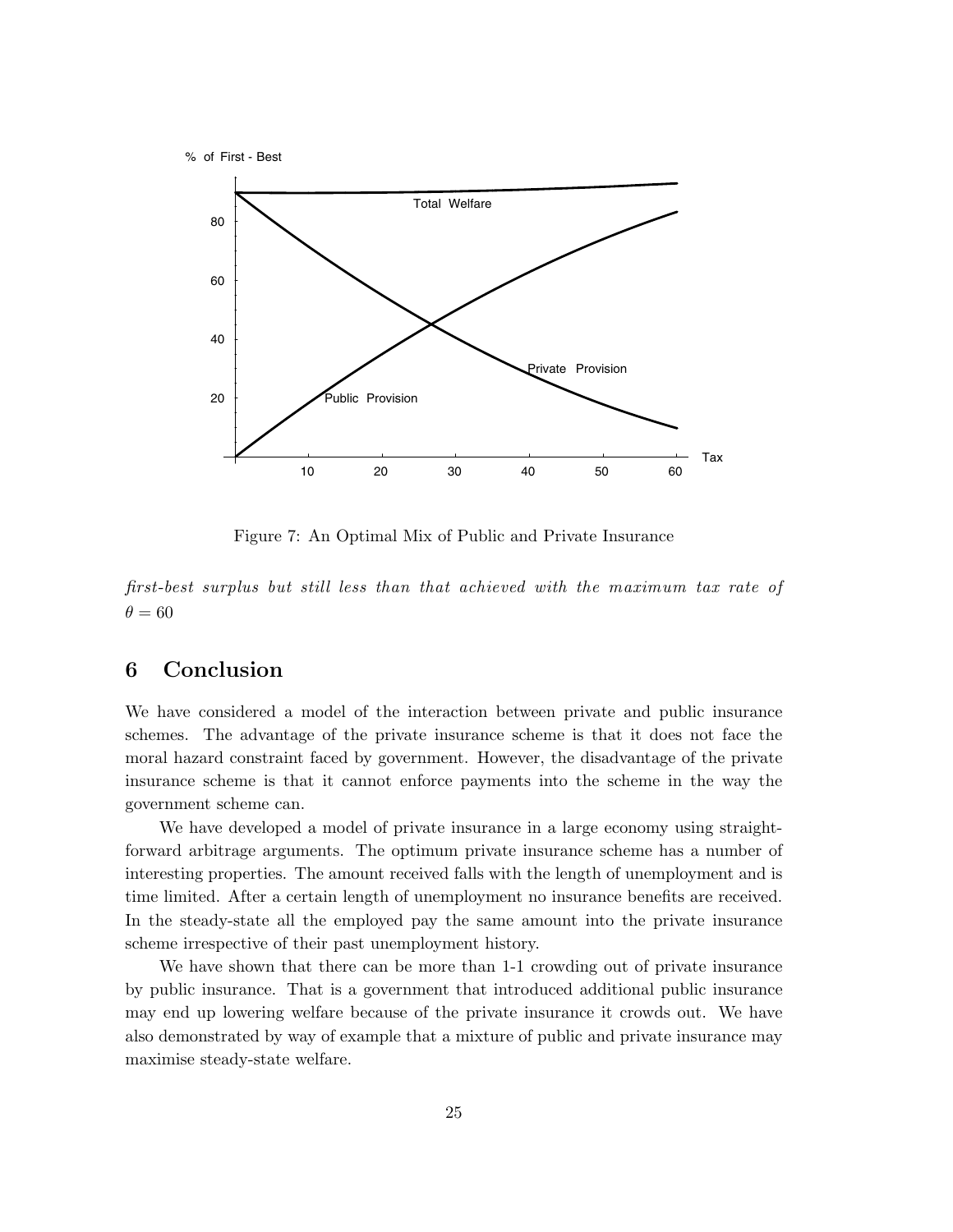There remains work for further research. We have considered only the impact of the public insurance on the steady-state. It would be interesting to understand how welfare changes along any dynamic path toward a steady-state. The govenment in contrast to the private sector is assumed to adopt a static taxation system that depends only on the current employment status and not the employment history. Many government insurance schemes are responsive to employment history and exhibit some features such as declining and time limited benefits that we have found to optimal in the private insurance scheme. Again future research could address how a dynamic model of government insurance interacts with private insurance. Further in our model unemployment is exogenous and not affected by agents' decisions. Examining the welfare consequences in a model where the extent of insurance had an impact on the level of unemployment could provide an interesting extension of the model.

# References

- ANDERBERG, D., AND F. ANDERSSON (2000): "Social insurance with risk-reducing investments," Economica, 67, 37–56.
- ARNOTT, R., AND J. E. STIGLITZ (1991): "Moral hazard and nonmarket institutions: Dysfunctional crowding out or peer monitoring?," American Economic Review, 81, 179–190.
- ATTANASIO, O., AND J.-V. RÍOS-RULL (2000): "Consumption smoothing in island economies: Can public insurance reduce welfare?," European Economic Review, 44, 1225–1258.
- Di-Tella, R., and R. MacCulloch (2002): "Informal Family Insurance and the Design of the Welfare State," Economic Journal, 112, 481–503.
- DIAMOND, P. A., AND J. A. MIRRLEES (1978): "A model of social insurance with variable retirement," Journal of Public Economics, 10, 295–336.
- Kreuger, D., and F. Perri (1999): "Risk sharing: Private insurance markets or redistributive taxes?," Mimeo.
- LIGON, E., J. P. THOMAS, AND T. WORRALL (2000): "Mutual insurance, individual savings and limited commitment," Review of Economic Dynamics, 3(2), 216–246.

Lustig, H. (2001): "The market price of aggregate risk and the wealth distribution," Mimeo.

<sup>(2002): &</sup>quot;Informal insurance arrangements with limited commitment: Theory and evidence from village economies," Review of Economic Studies, 69(1), 209–244.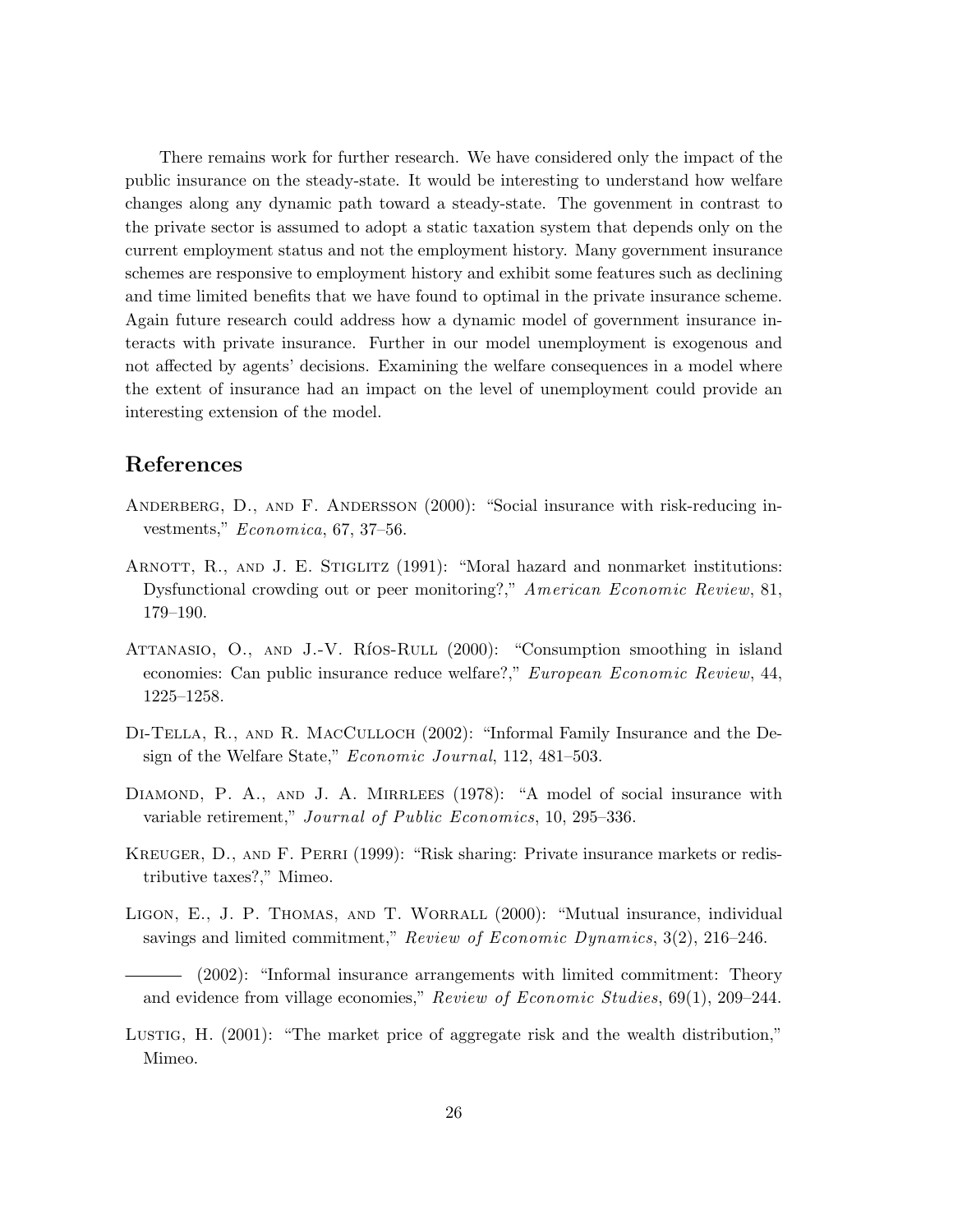- THOMAS, J. P., AND T. WORRALL (1988): "Self-Enforcing Wage Contracts," Review of Economic Studies, 55(4), 541–554.
- WHINSTON, M. D. (1983): "Moral hazard, adverse selection, and the optimal provision of social insurance," Journal of Public Economics, 22, 49–71.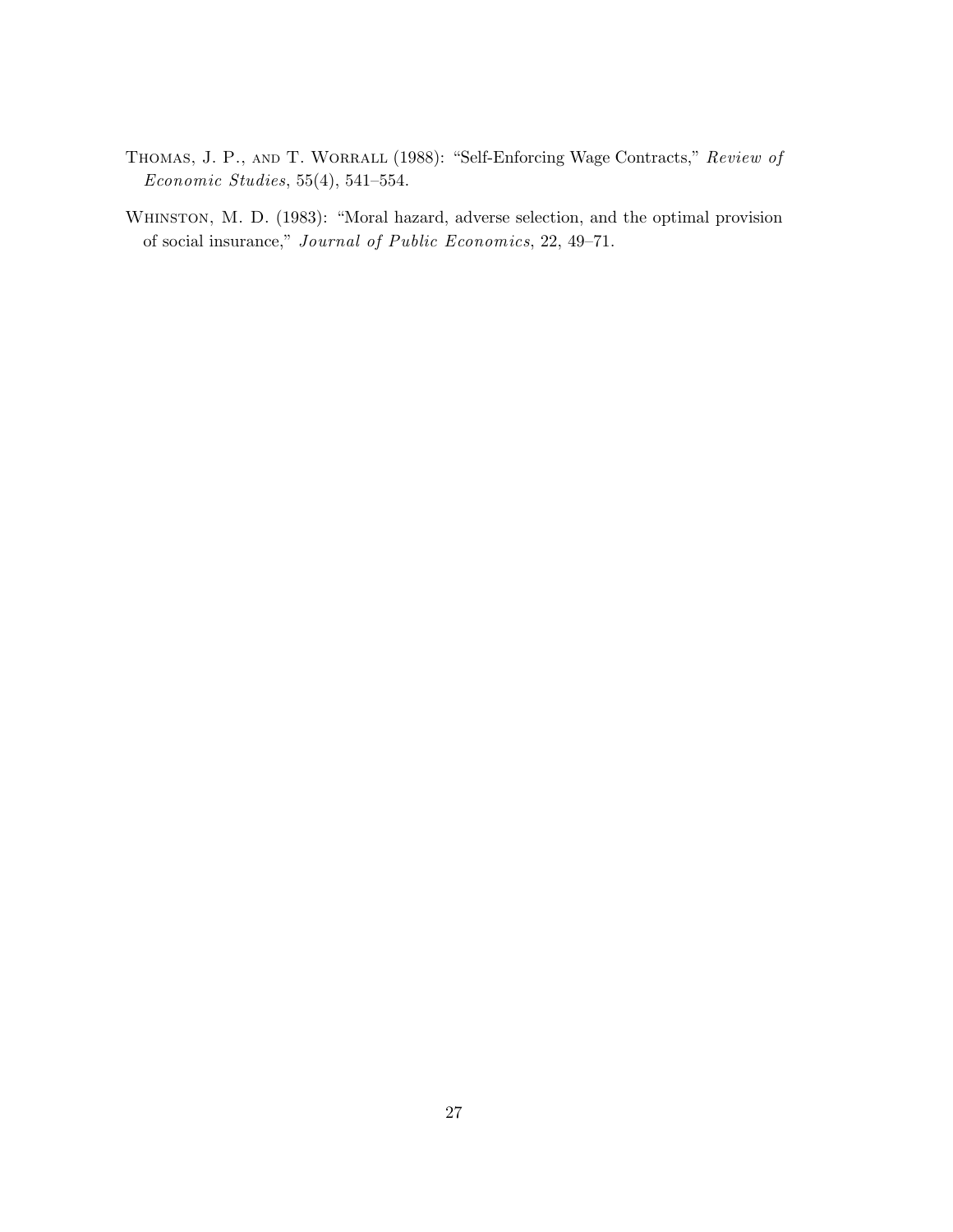| <b>KERP</b> | Keele Economics Research Papers - Recent Contributions                                                                                |
|-------------|---------------------------------------------------------------------------------------------------------------------------------------|
|             | All papers in the KERP series are available for downloading from the Keele<br>Economics website, via www.keele.ac.uk/depts/ec/kerp.   |
| 2002/21     | Damaged Durable Goods<br>Jong-Hee Hahn                                                                                                |
| 2002/20     | Unemployment Insurance under Moral Hazard and Limited Commitment:<br>Public vs Private Provision<br>Jonathan P Thomas and Tim Worrall |
| 2002/19     | The Water Poverty Index: an International Comparison<br>Peter Lawrence, Jeremy Meigh and Caroline Sullivan                            |
| 2002/18     | Price-Capping regulation as a protectionist strategy in developing countries<br>Peter Lawrence and Arijit Mukherjee                   |
| 2002/17     | Licensing and the Incentive for Innovation<br>Arijit Mukherjee and Soma Mukherjee                                                     |
| 2002/16     | Joint Production Games with Mixed Sharing Rules<br>Richard Cornes and Roger Hartley                                                   |
| 2002/15     | Sequential Models of Bertrand Competition for Deposits and Loans under<br>Asymmetric Information<br>Frédérique Bracoud                |
| 2002/14     | Consumption Patterns over Pay Periods<br>Clare Kelly and Gauthier Lanot                                                               |
| 2002/13     | Licensing under Asymmetric Information<br>Arijit Mukherjee                                                                            |
| 2002/12     | Emission Targets and Equilibrium Choice of Technique<br>Martin E Diedrich                                                             |
| 2002/11     | Dissipation In Rent-Seeking Contests With Entry Costs<br>Richard Cornes and Roger Hartley                                             |
| 2002/10     | Advantageous or Disadvantageous Semi-collusion<br>Arijit Mukherjee                                                                    |
| 2002/09     | Licensing in a Vertically Separated Industry<br>Arijit Mukherjee                                                                      |
| 2002/08     | U-shaped Paths of Consumption and Phys. Capital in Lucas-type Growth Models<br>Farhad Nili                                            |
| 2002/07     | On the Variance Covariance Matrix of the M.L. Estimator of a Discrete Mixture<br>Gauthier Lanot                                       |
| 2002/06     | Monotonicity and the Roy Model<br>Arnaud Chevalier and Gauthier Lanot                                                                 |
| 2002/05     | Capacity Commitment and Licensing<br>Arijit Mukherjee                                                                                 |
| 2002/04     | Household Credit and Saving: Does Policy Matter?<br>Peter Lawrence                                                                    |
| 2002/03     | Innovation, Licensing and Welfare<br>Arijit Mukherjee                                                                                 |
| 2002/02     | Historical Schools of Economics: German and English<br>Keith Tribe                                                                    |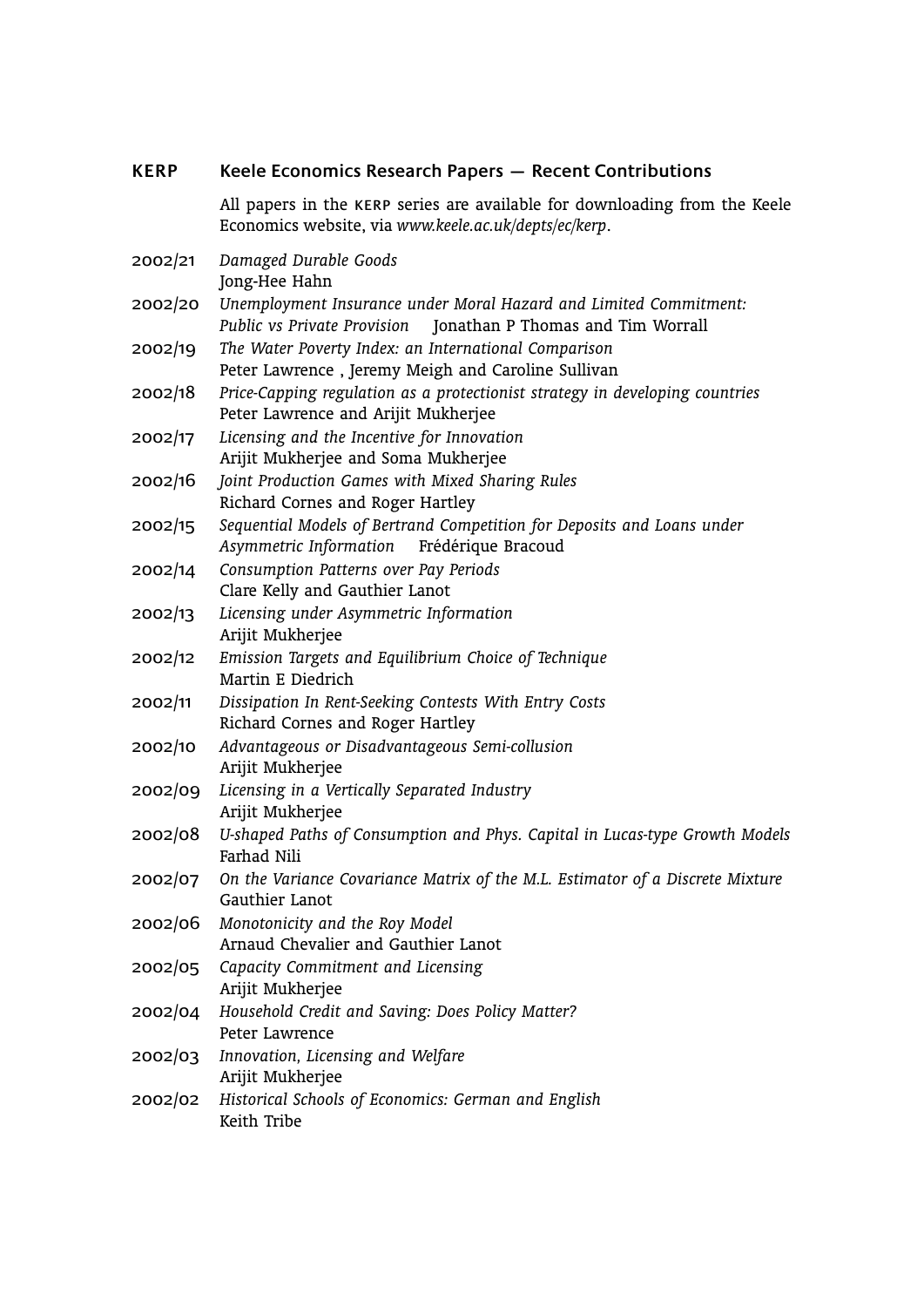| <b>KERP</b> | Keele Economics Research Papers - Recent Contributions                                                                              |
|-------------|-------------------------------------------------------------------------------------------------------------------------------------|
|             | All papers in the KERP series are available for downloading from the Keele<br>Economics website, via www.keele.ac.uk/depts/ec/kerp. |
| 2002/01     | R&D, Licensing and Patent Protection<br>Arijit Mukherjee                                                                            |
| 2001/09     | Export and Direct Investment as a Signal in Global Markets<br>Arijit Mukherjee and Udo Broll                                        |
| 2001/08     | The Welfare Effects of Quality Degradation with Network Externalities<br>Jong-Hee Hahn                                              |
| 2001/07     | Cost Padding in Regulated Monopolies<br>Spiros Bougheas and Tim Worrall                                                             |
| 2001/06     | Is the Unskilled Worker Problem in Developing Countries Going Away?<br>Ed Anderson                                                  |
| 2001/05     | Does Society Prefer Small Innovation?<br>Arijit Mukherjee                                                                           |
| 2001/04     | Bilateral Merger in a Leadership Structure<br>Tarun Kabiraj and Arijit Mukherjee                                                    |
| 2001/03     | Imitation, Patent Protection and Welfare<br>Arijit Mukherjee and Enrico Pennings                                                    |
| 2001/02     | R&D Organization and Technology Transfer<br>Arijit Mukherjee and Sugata Marjit                                                      |
| 2001/01     | International Joint Venture and the Technology of the Future<br>Sugata Marjit, Arijit Mukherjee and Tarun Kabiraj                   |
| 2000/20     | Gift-Giving, Quasi-Credit and Reciprocity<br>Tim Worrall and Jonathan P Thomas                                                      |
| 2000/19     | Land Rents and Competitive Equilibrium<br>Martin E. Diedrich                                                                        |
| 2000/18     | Monopoly Quality Differentiation with Top-quality Dependent Fixed Costs<br>Jong-Hee Hahn                                            |
| 2000/17     | Time Consistency and Intergenerational Risk Sharing<br>Tim Worrall                                                                  |
| 2000/16     | The Maximum Interest Rate on an Unbalanced Growth Path<br>Martin E. Diedrich                                                        |
| 2000/15     | Nonlinear Pricing of a Telecomm. Service with Call and Network Externalities<br>Jong-Hee Hahn                                       |
| 2000/14     | Rent- seeking by Players with Constant Absolute Risk Aversion<br>Richard Cornes and Roger Hartley                                   |
| 2000/13     | Differential Interest Rates on Unbalanced Growth Paths<br>Martin E. Diedrich                                                        |
| 2000/12     | Functional Quality Degradation of Software with Network Externalities<br>Jong-Hee Hahn                                              |
| 2000/11     | Network Competition and Interconnection with Heterogeneous Subscribers<br>Jong-Hee Hahn                                             |